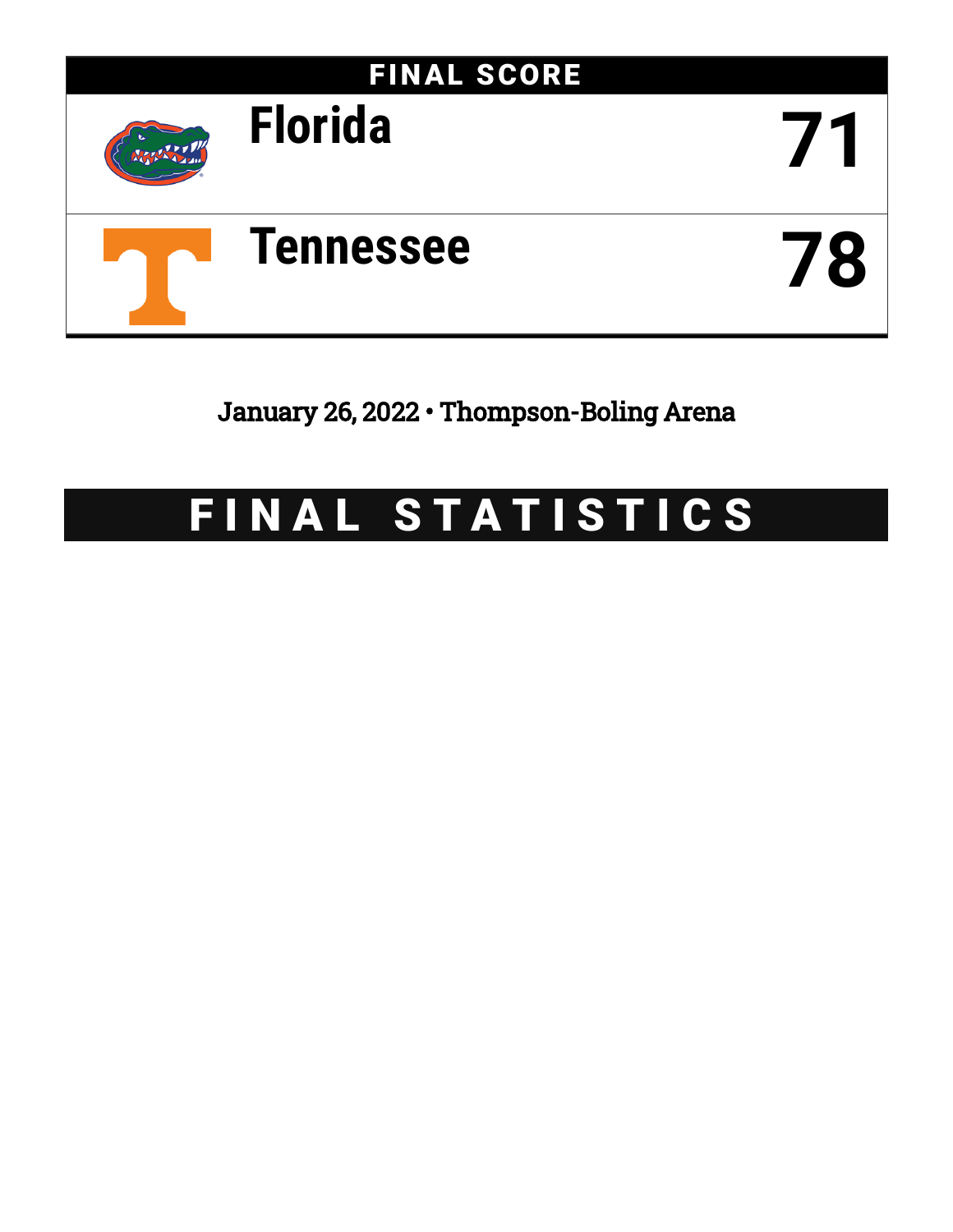### **Official Box Score Florida vs Tennessee Game Totals -- Final Statistics January 26, 2022 at Thompson-Boling Arena**



# **Florida 71**

| No. | Plaver                    | S  | <b>Pts</b> | FG.      | 3FG       | FT      | 0R            | DR | TR             | PF       | A        | TO           | <b>Blk</b>    | Stl      | Min   | $+/-$ |
|-----|---------------------------|----|------------|----------|-----------|---------|---------------|----|----------------|----------|----------|--------------|---------------|----------|-------|-------|
| 04  | DURUJI, ANTHONY           | F. | 16         | $6 - 10$ | $0 - 1$   | $4 - 4$ | 2             | 4  | 6              | 5        |          | 6            | 0             | 0        | 33    | $-3$  |
| 14  | REEVES, KOWACIE           | G  | 6          | $2-6$    | $2 - 5$   | $0 - 0$ | 0             | 2  | 2              |          |          | 0            | $\Omega$      | 0        | 22    | -1    |
| 22  | APPLEBY, TYREE            | G  | 16         | $4 - 10$ | $4 - 8$   | $4 - 4$ | 0             | 1  | 1              | 1        | 7        | 5            | $\Omega$      | 2        | 35    | $-12$ |
| 23  | <b>MCKISSIC, BRANDON</b>  | G  | 8          | $3 - 8$  | $2 - 7$   | $0 - 0$ | 0             |    |                | 4        |          | 1            | $\Omega$      | 1        | 21    | -8    |
| 33  | JITOBOH, JASON            | C  | 2          | $1 - 2$  | $0 - 0$   | $0 - 0$ | 0             |    |                |          | 0        | 0            | $\Omega$      | 0        | 14    | 1     |
| 00  | JONES, MYREON             | G  | 10         | $4-9$    | $1 - 6$   | $1 - 1$ | 0             | 3  | 3              | 3        | 2        | $\mathbf{0}$ | $\mathbf{0}$  | 3        | 28    | 2     |
| 01  | FELDER, CJ                | F  | 0          | $0 - 1$  | $0 - 0$   | $0 - 0$ | 0             | 0  | 0              | 0        | 0        | 0            | $\Omega$      | 0        | 3     | -9    |
| 10  | <b>KENNEDY, ELIJAH</b>    | G  | 0          | $0 - 1$  | $0 - 1$   | $0 - 0$ | 0             | 0  | 0              | 2        | $\Omega$ | 0            | $\Omega$      | 1        | 3     | -3    |
| 24  | FLEMING JR., PHLANDROUS   | G  | 11         | $5 - 11$ | $1 - 5$   | $0 - 0$ | $\mathcal{P}$ | 2  | 4              | 1        | 3        | 0            |               | 2        | 29    | $-7$  |
| 32  | <b>GATKEK, TUONGTHACH</b> | F. | 2          | $1 - 2$  | $0 - 0$   | $0 - 0$ | 1.            | 3  | 4              | 1        | $\Omega$ |              | $\mathcal{P}$ | $\Omega$ | 12    | -6    |
|     | <b>TEAM</b>               |    |            |          |           |         | 2             | 0  | $\overline{2}$ | $\Omega$ |          | 0            |               |          |       |       |
|     | <b>TOTALS</b>             |    | 71         | 26-60    | $10 - 33$ | $9 - 9$ |               | 17 | 24             | 19       | 15       | 13           | 3             |          | 9 200 |       |
|     |                           |    |            |          |           |         |               |    |                |          |          |              |               |          |       |       |

| Game                                | 26-60 | 43.3% | $10 - 33$ | 30.3% | $9 - 9$ | 100.0% |                 |
|-------------------------------------|-------|-------|-----------|-------|---------|--------|-----------------|
| 2nd Half                            | 11-31 | 35%   | $3 - 17$  | 18%   | 4-4     | 100%   |                 |
| 1st Half                            | 15-29 | 52%   | 7-16      | 44%   | $5-5$   | 100%   | Techr           |
| <b>Shooting By Period</b><br>Period | FG    | FG%   | 3FG       | 3FG%  | FТ      | FT%    | Last I<br>Large |

*Last FG:* 2nd-00:31 *Largest lead:* By 13 at *Technical Fouls:* #22 APPLEBY @ 1st - 11:34;

# **Tennessee 78**

| No. | Plaver                      | S  | Pts      | FG       | 3FG       | FТ      | 0R            | DR. | TR             | PF            | A                 | TO | <b>B</b> lk  | Stl          | Min | $+/-$ |
|-----|-----------------------------|----|----------|----------|-----------|---------|---------------|-----|----------------|---------------|-------------------|----|--------------|--------------|-----|-------|
| 01  | CHANDLER, KENNEDY           | G  | 17       | $5 - 13$ | 1-3       | $6-6$   |               | 0   |                | 3             | 5                 | 3  | 0            | 0            | 30  | 7     |
| 13  | NKAMHOUA, OLIVIER           | F. | 6        | $3 - 7$  | $0 - 0$   | $0 - 0$ | 1.            | 3   | 4              |               | 3                 | 1  | 0            | 0            | 21  | $-5$  |
| 25  | <b>VESCOVI, SANTIAGO</b>    | G  | 23       | $6 - 10$ | $5-8$     | $6-6$   | $\mathbf{0}$  | 3   | 3              | 2             | 4                 | 2  | 0            | 0            | 28  | 11    |
| 30  | <b>JAMES, JOSIAH-JORDAN</b> | G  | 9        | $3 - 8$  | $1 - 5$   | $2 - 2$ | $\mathbf 1$   | 8   | 9              | 3             | 4                 | 4  |              |              | 38  | 12    |
| 33  | PLAVSIC, UROS               | F  | 0        | $0 - 0$  | $0 - 0$   | $0 - 0$ | $\Omega$      | 1   | 1              | $\mathcal{P}$ | 0                 | 0  | 0            |              | 9   | 1     |
| 02  | HUNTLEY-HATFIELD, BRAND(    | F. | 0        | $0 - 0$  | $0 - 0$   | $0 - 0$ | 0             |     |                | $\Omega$      | 0                 |    | $\mathbf{0}$ | $\mathbf{0}$ | 4   | $-10$ |
| 05  | ZEIGLER, ZAKAI              | G  | 11       | $4 - 7$  | $3 - 5$   | $0 - 0$ | 1             | 5   | 6              | 3             | 4                 | 2  |              | 2            | 26  | 4     |
| 10  | FULKERSON, JOHN             | F. | 9        | $3 - 5$  | $0 - 0$   | $3 - 3$ | $\mathcal{P}$ | 0   | $\overline{2}$ | $\mathcal{P}$ | 0                 | 1  | 3            | $\Omega$     | 18  | 8     |
| 12  | <b>BAILEY JR., VICTOR</b>   | G  | 0        | $0 - 1$  | $0 - 1$   | $0 - 1$ |               | 0   |                | 0             | 0                 | 0  | 0            | 0            | 2   | -6    |
| 15  | MASHACK, JAHMAI             | G  | $\Omega$ | $0 - 0$  | $0 - 0$   | $0 - 0$ | 0             | 0   | $\mathbf{0}$   | $\Omega$      | 0                 | 0  | $\Omega$     | $\Omega$     | 2   | $-4$  |
| 24  | POWELL, JUSTIN              | G  | 3        | $1 - 4$  | $1 - 2$   | $0 - 0$ | $\mathcal{P}$ | 2   | 4              | $\Omega$      | 2                 | 0  | 0            | 2            | 22  | 17    |
|     | <b>TEAM</b>                 |    |          |          |           |         |               |     | 2              | $\Omega$      |                   | 2  |              |              |     |       |
|     | <b>TOTALS</b>               |    | 78.      | 25-55    | $11 - 24$ | $17-18$ | 10            | 24  | 34             | 16            | $22 \overline{)}$ | 16 | 5            | 6            | 200 |       |

| <b>Shooting By Period</b> |       |       |           |       |           |       |
|---------------------------|-------|-------|-----------|-------|-----------|-------|
| Period                    | FG    | FG%   | 3FG       | 3FG%  | FТ        | FT%   |
| 1st Half                  | 11-27 | 41%   | 8-14      | .57%  | 4-5       | 80%   |
| 2nd Half                  | 14-28 | 50%   | $3 - 10$  | 30%   | $13 - 13$ | 100%  |
| Game                      | 25-55 | 45.5% | $11 - 24$ | 45.8% | 17-18     | 94.4% |

*Last FG:* 2nd-03:21 *Largest lead:* By 8 at *Technical Fouls:* #25 VESCOVI @ 1st - 11:34; #33 PLAVSIC @ 1st - 02:45;

| Game Notes:                                                 | <b>Score</b>                            | 1st | 2 <sub>nd</sub> | <b>TOT</b> | <b>Points</b>     | FLA            | <b>TENN</b>    |
|-------------------------------------------------------------|-----------------------------------------|-----|-----------------|------------|-------------------|----------------|----------------|
| Officials: Pat Adams, Bart Lenox, Vladimir Voyard-<br>Tadal | <b>FLA</b>                              | 42  | 29              | 71         | In the Paint      | 28             | 20             |
| Attendance: 20789                                           | <b>TENN</b>                             | 34  | 44              | 78         | Off Turns         | 22             | 17             |
|                                                             |                                         |     |                 |            | 2nd Chance        |                |                |
| Start Time: 11:02 PM<br>Conference Game:                    | FLA led for 26:15. TENN led for 12:13.  |     |                 |            | <b>Fast Break</b> |                | 13             |
|                                                             | Game was tied for 0:0.<br>Times tied: 0 |     | Lead Changes: 0 |            | Bench             | 23             | 23             |
|                                                             |                                         |     |                 |            | Per Poss          | 1.014<br>31/70 | 1.147<br>34/68 |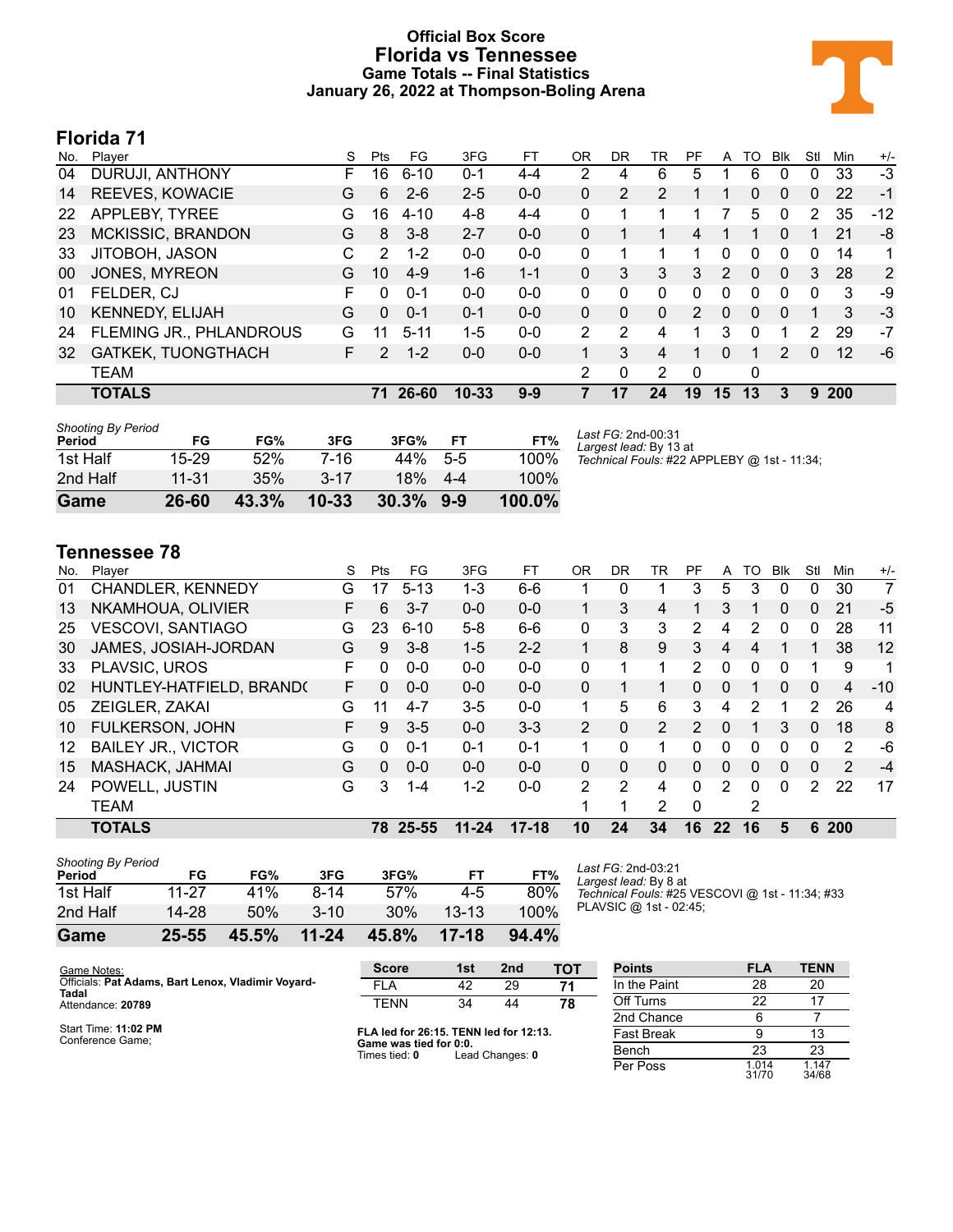### **Official Box Score Florida vs Tennessee First Half Statistics Only January 26, 2022 at Thompson-Boling Arena**



# **Florida 42**

| No. | Plaver                    | S  | <b>Pts</b>    | FG       | 3FG      | <b>FT</b> | <b>OR</b> | DR       | TR       | <b>PF</b>     | A            | TO       | <b>Blk</b>    | Stl          | Min | $+/-$          |
|-----|---------------------------|----|---------------|----------|----------|-----------|-----------|----------|----------|---------------|--------------|----------|---------------|--------------|-----|----------------|
| 04  | DURUJI, ANTHONY           |    | 4             | $2 - 4$  | $0 - 0$  | $0-0$     | 0         | 3        | 3        |               | 0            |          | 0             | 0            | 17  | 15             |
| 14  | REEVES, KOWACIE           | G  | 6             | $2 - 3$  | $2 - 3$  | $0 - 0$   | 0         | $\Omega$ | 0        | 0             |              | 0        | 0             | 0            | 10  | 3              |
| 22  | APPLEBY, TYREE            | G  | 10            | $2 - 5$  | $2 - 3$  | $4 - 4$   | 0         | 0        | 0        | 1             | 6            |          | 0             | 2            | 18  | 0              |
| 23  | MCKISSIC, BRANDON         | G  | 8             | $3-6$    | $2 - 5$  | $0 - 0$   | 0         | 0        | 0        | 2             |              |          | 0             |              | 10  | $\overline{4}$ |
| 33  | JITOBOH, JASON            | C  | $\mathcal{P}$ | $1 - 2$  | $0 - 0$  | $0 - 0$   | 0         | 1        |          | 1             | 0            | $\Omega$ | $\Omega$      | 0            | 14  | 16             |
| 00  | JONES, MYREON             | G  | 5             | $2 - 5$  | $0 - 3$  | $1 - 1$   | 0         | 2        | 2        | $\mathcal{P}$ | $\Omega$     | $\Omega$ | $\Omega$      | 2            | 14  | 9              |
| 01  | FELDER, CJ                | F  | 0             | $0 - 0$  | $0 - 0$  | $0 - 0$   | 0         | $\Omega$ | $\Omega$ | $\Omega$      | 0            | 0        | $\Omega$      | 0            | 0   | 0              |
| 10  | <b>KENNEDY, ELIJAH</b>    | G  | $\Omega$      | $0 - 0$  | $0 - 0$  | $0 - 0$   | 0         | 0        | 0        | 0             | $\mathbf{0}$ | $\Omega$ | $\Omega$      | $\mathbf{0}$ | 0   | $\mathbf{0}$   |
| 24  | FLEMING JR., PHLANDROUS   | G  |               | $3 - 4$  | $1 - 2$  | $0 - 0$   | 0         | 1        |          | 1             | 2            | 0        | 0             | 1            | 12  | 1              |
| 32  | <b>GATKEK, TUONGTHACH</b> | F. | $\Omega$      | $0-0$    | $0 - 0$  | $0 - 0$   | 0         | 1        |          | 1             | 0            |          | $\mathcal{P}$ | $\Omega$     | 7   | -8             |
|     | <b>TEAM</b>               |    |               | $0 - 0$  |          |           | 1         | 0        |          | $\Omega$      |              | 0        |               |              |     |                |
|     | <b>TOTALS</b>             |    |               | 42 15-29 | $7 - 16$ | $5 - 5$   |           | 8        | 9        | 9             | 10           | 4        | 2             | 6            | 100 |                |

| <b>Shooting By Period</b><br>Period | FG        | FG%   | 3FG       | 3FG%  | FТ    | FT%    | Last FG Half: FLA 2nd-00:31 |
|-------------------------------------|-----------|-------|-----------|-------|-------|--------|-----------------------------|
| 1st Half                            | 15-29     | 52%   | 7-16      | 44%   | - 5-5 | 100%   |                             |
| Game                                | $26 - 60$ | 43.3% | $10 - 33$ | 30.3% | $9-9$ | 100.0% |                             |

# **Tennessee 34**

| No. | Player                    | S  | <b>Pts</b> | FG       | 3FG      | <b>FT</b> | <b>OR</b>     | DR       | TR | <b>PF</b>      | A        | TO       | <b>Blk</b> | Stl          | Min | $+/-$ |
|-----|---------------------------|----|------------|----------|----------|-----------|---------------|----------|----|----------------|----------|----------|------------|--------------|-----|-------|
| 01  | CHANDLER, KENNEDY         | G  | 9          | $4 - 8$  | 1-2      | $0 - 0$   |               | 0        |    | 2              | 3        | 2        | 0          | 0            | 14  | $-2$  |
| 13  | NKAMHOUA, OLIVIER         | F. | 0          | $0 - 2$  | $0 - 0$  | $0 - 0$   | 1             | 2        | 3  | 0              |          | $\Omega$ | 0          | 0            | 11  | $-6$  |
| 25  | <b>VESCOVI, SANTIAGO</b>  | G  | 14         | $4 - 5$  | $4 - 5$  | $2 - 2$   | 0             |          |    | 2              |          | 2        | 0          | 0            | 10  | $-4$  |
| 30  | JAMES, JOSIAH-JORDAN      | G  | 0          | $0 - 3$  | $0 - 2$  | $0 - 0$   |               | 2        | 3  |                |          |          | 0          | $\Omega$     | 18  | $-3$  |
| 33  | PLAVSIC, UROS             | F  | 0          | $0 - 0$  | $0 - 0$  | $0 - 0$   | 0             |          | 1  | 2              | $\Omega$ | 0        | $\Omega$   |              | 8   | 3     |
| 02  | HUNTLEY-HATFIELD, BRAND(  | F. | 0          | $0 - 0$  | $0 - 0$  | $0 - 0$   | 0             |          |    | $\Omega$       | 0        |          | 0          | $\Omega$     | 4   | $-10$ |
| 05  | ZEIGLER, ZAKAI            | G  | 6          | $2 - 4$  | $2 - 3$  | $0 - 0$   | 1             | 4        | 5  | $\overline{2}$ | 3        | 2        |            |              | 14  | -3    |
| 10  | FULKERSON, JOHN           | F. | 2          | $0 - 2$  | $0 - 0$  | $2 - 2$   | $\mathcal{P}$ | $\Omega$ | 2  | 0              | 0        |          |            | 0            | 9   | $-6$  |
| 12  | <b>BAILEY JR., VICTOR</b> | G  | 0          | $0 - 1$  | $0 - 1$  | $0 - 1$   |               | $\Omega$ |    | 0              | 0        | 0        | 0          | 0            | 2   | -6    |
| 15  | MASHACK, JAHMAI           | G  | 0          | $0 - 0$  | $0 - 0$  | $0 - 0$   | 0             | 0        | 0  | 0              | 0        | $\Omega$ | 0          | $\Omega$     | 1   | $-2$  |
| 24  | POWELL, JUSTIN            | G  | 3          | $1 - 2$  | $1 - 1$  | $0 - 0$   | 1.            | $\Omega$ | 1  | $\Omega$       | 0        | 0        | $\Omega$   | $\Omega$     | 9   | $-1$  |
|     | <b>TEAM</b>               |    |            | $0 - 0$  |          |           | 0             |          |    | $\Omega$       |          | 2        |            |              |     |       |
|     | <b>TOTALS</b>             |    |            | 34 11-27 | $8 - 14$ | $4 - 5$   | 8             | 12       | 20 | 9              | 9        | 11       | 2          | $\mathbf{2}$ | 100 |       |

| <b>Shooting By Period</b><br>Period | FG      | FG%   | 3FG       | 3FG%  | FТ    | FT%   |
|-------------------------------------|---------|-------|-----------|-------|-------|-------|
| 1st Half                            | $11-27$ | 41%   | 8-14      | 57%   | 4-5   | 80%   |
| Game                                | 25-55   | 45.5% | $11 - 24$ | 45.8% | 17-18 | 94.4% |

*Last FG Half:* TENN 2nd-03:21

| Game Notes:                                                 | <b>Score</b> | 1st | 2 <sub>nd</sub> | <b>TOT</b> | <b>Points (This Period)</b> | <b>FLA</b>    | <b>TENN</b>    |
|-------------------------------------------------------------|--------------|-----|-----------------|------------|-----------------------------|---------------|----------------|
| Officials: Pat Adams, Bart Lenox, Vladimir Voyard-<br>Tadal | <b>FLA</b>   | 42  | 29              | 71         | In the Paint                | 12            |                |
| Attendance: 20789                                           | TENN         | 34  | 44              | 78         | Off Turns                   | 17            |                |
|                                                             |              |     |                 |            | 2nd Chance                  |               |                |
| Start Time: 11:02 PM<br>Conference Game;                    |              |     |                 |            | <b>Fast Break</b>           |               |                |
|                                                             |              |     |                 |            | Bench                       | 12            | 11             |
|                                                             |              |     |                 |            | Per Poss                    | .200<br>18/35 | 1.063<br>13/32 |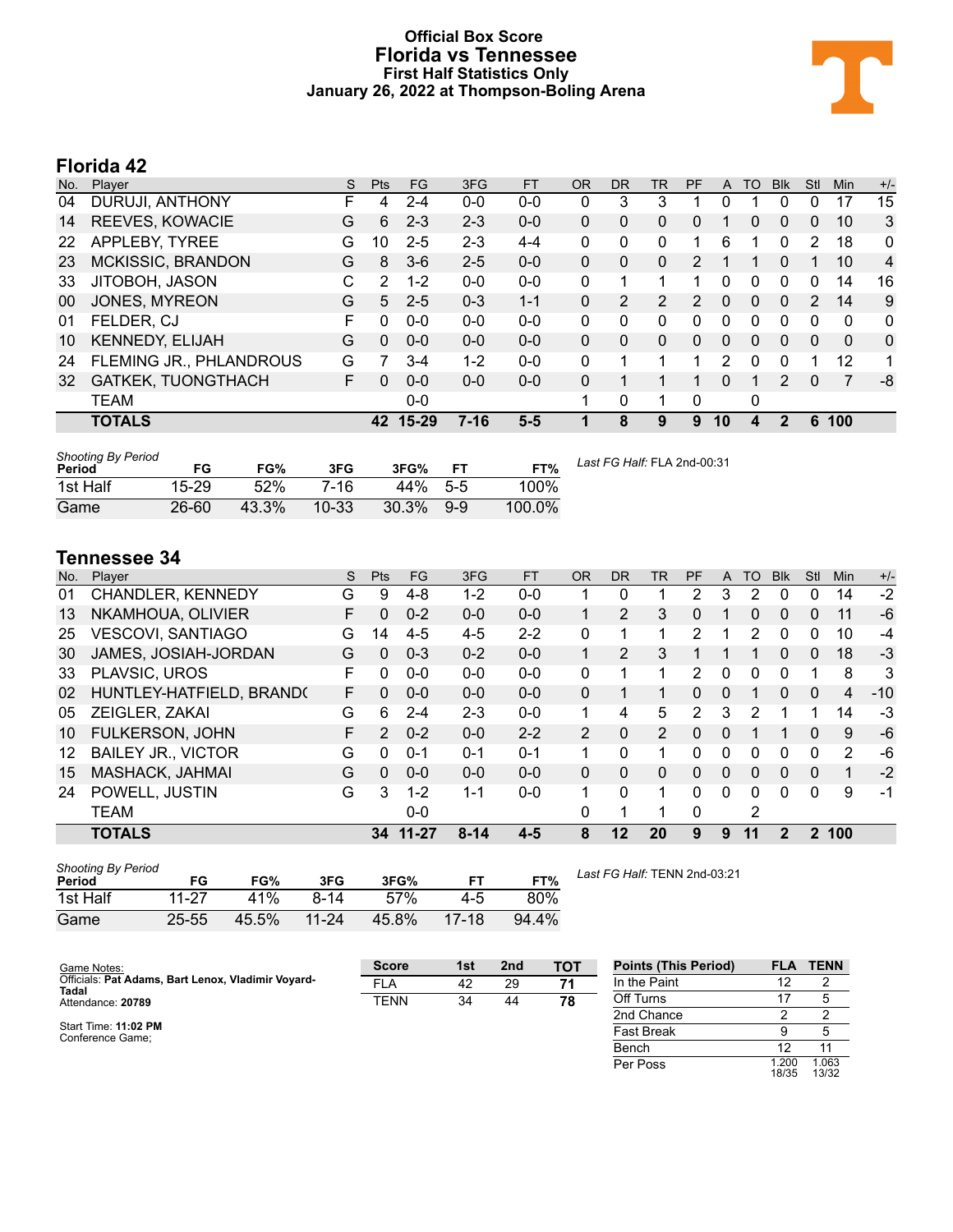#### **Official Play-By-Play Florida vs Tennessee First Half January 26, 2022 at Thompson-Boling Arena**



#### **Period 1**

<mark>Starters:</mark><br>Florida: 4 DURUJI,ANTHONY (F); 14 REEVES,KOWACIE (G); 22 APPLEBY,TYREE (G); 23 MCKISSIC,BRANDON (G); 33 JITOBOH,JASON (C);<br>Tennessee: 1 CHANDLER,KENNEDY (G); 13 NKAMHOUA,OLIVIER (F); 25 VESCOVI,SANTIAGO (G); 30

| Time           | <b>VISITORS: Florida</b>                                                 | <b>Score</b> | <b>Margin</b>   | <b>HOME: Tennessee</b>                                       |
|----------------|--------------------------------------------------------------------------|--------------|-----------------|--------------------------------------------------------------|
| 19:44          | GOOD! 3PTR by REEVES, KOWACIE                                            | $0 - 3$      | $V_3$           |                                                              |
| 19:44          | ASSIST by APPLEBY, TYREE                                                 |              |                 |                                                              |
| 19:17          |                                                                          | $3 - 3$      | T               | GOOD! 3PTR by VESCOVI, SANTIAGO                              |
| 19:17          |                                                                          |              |                 | ASSIST by CHANDLER, KENNEDY                                  |
| 18:59          | MISSED 3PTR by MCKISSIC, BRANDON                                         |              |                 |                                                              |
| 18:58          | REBOUND (OFF) by TEAM                                                    |              |                 |                                                              |
| 18:41          | GOOD! by JITOBOH, JASON                                                  | $3-5$        | V <sub>2</sub>  |                                                              |
| 18:41          | ASSIST by MCKISSIC, BRANDON                                              |              |                 |                                                              |
| 18:16          |                                                                          | $5 - 5$      | T               | GOOD! JUMPER by CHANDLER, KENNEDY                            |
| 18:16          |                                                                          |              |                 | ASSIST by VESCOVI, SANTIAGO                                  |
| 17:57          | TURNOVER by MCKISSIC, BRANDON                                            |              |                 |                                                              |
| 17:57          |                                                                          | $8 - 5$      | $H_3$           | STEAL by PLAVSIC, UROS<br>GOOD! 3PTR by VESCOVI, SANTIAGO    |
| 17:50<br>17:50 |                                                                          |              |                 | ASSIST by JAMES, JOSIAH-JORDAN                               |
| 17:49          | TIMEOUT 30SEC                                                            |              |                 |                                                              |
| 17:21          | GOOD! 3PTR by APPLEBY, TYREE                                             | $8 - 8$      | T               |                                                              |
| 17:21          | ASSIST by REEVES, KOWACIE                                                |              |                 |                                                              |
| 17:07          |                                                                          | $10-8$       | H <sub>2</sub>  | GOOD! LAYUP by CHANDLER, KENNEDY [FB]                        |
| 16:48          | MISSED JUMPER by DURUJI, ANTHONY                                         |              |                 |                                                              |
| 16:43          |                                                                          |              |                 | REBOUND (DEF) by VESCOVI, SANTIAGO                           |
| 16:35          |                                                                          |              |                 | MISSED 3PTR by VESCOVI, SANTIAGO                             |
| 16:31          | REBOUND (DEF) by JITOBOH, JASON                                          |              |                 |                                                              |
| 16:05          | GOOD! 3PTR by APPLEBY, TYREE                                             | $10 - 11$    | V <sub>1</sub>  |                                                              |
| 15:44          |                                                                          |              |                 | TURNOVER by JAMES, JOSIAH-JORDAN                             |
| 15:44          | STEAL by APPLEBY, TYREE                                                  |              |                 |                                                              |
| 15:38          | GOOD! LAYUP by MCKISSIC, BRANDON [FB]                                    | $10-13$      | V <sub>3</sub>  |                                                              |
| 15:38          | ASSIST by APPLEBY, TYREE                                                 |              |                 |                                                              |
| 15:35          | <b>TIMEOUT MEDIA</b>                                                     |              |                 |                                                              |
| 15:35          |                                                                          |              |                 | SUB OUT: NKAMHOUA, OLIVIER                                   |
| 15:35          |                                                                          |              |                 | SUB OUT: PLAVSIC, UROS                                       |
| 15:35<br>15:35 |                                                                          |              |                 | SUB IN: HUNTLEY-HATFIELD, BRANDON<br>SUB IN: FULKERSON, JOHN |
| 15:35          | SUB OUT: REEVES, KOWACIE                                                 |              |                 |                                                              |
| 15:35          | SUB OUT: MCKISSIC, BRANDON                                               |              |                 |                                                              |
| 15:35          | SUB IN: JONES, MYREON                                                    |              |                 |                                                              |
| 15:35          | SUB IN: FLEMING JR., PHLANDROUS                                          |              |                 |                                                              |
| 15:21          |                                                                          |              |                 | TURNOVER by FULKERSON, JOHN                                  |
| 15:21          | STEAL by APPLEBY, TYREE                                                  |              |                 |                                                              |
| 15:19          |                                                                          |              |                 | FOUL by CHANDLER, KENNEDY                                    |
| 15:19          |                                                                          |              |                 | SUB OUT: CHANDLER, KENNEDY                                   |
| 15:19          |                                                                          |              |                 | SUB IN: ZEIGLER, ZAKAI                                       |
| 14:56          | MISSED JUMPER by APPLEBY, TYREE                                          |              |                 |                                                              |
| 14:52          |                                                                          |              |                 | REBOUND (DEF) by ZEIGLER, ZAKAI                              |
| 14:50          |                                                                          |              |                 | FOUL by VESCOVI, SANTIAGO                                    |
| 14:50          |                                                                          |              |                 | TURNOVER by VESCOVI, SANTIAGO                                |
| 14:50          | SUB OUT: APPLEBY, TYREE                                                  |              |                 |                                                              |
| 14:50<br>14:43 | SUB IN: MCKISSIC, BRANDON                                                | $10 - 15$    | V <sub>5</sub>  |                                                              |
| 14:43          | GOOD! LAYUP by DURUJI, ANTHONY [FB]<br>ASSIST by FLEMING JR., PHLANDROUS |              |                 |                                                              |
| 14:26          |                                                                          |              |                 | TURNOVER by VESCOVI, SANTIAGO                                |
| 14:00          | GOOD! 3PTR by MCKISSIC, BRANDON                                          | $10-18$      | V8              |                                                              |
| 13:35          | FOUL by MCKISSIC, BRANDON                                                |              |                 |                                                              |
| 13:35          |                                                                          |              |                 | SUB OUT: JAMES, JOSIAH-JORDAN                                |
| 13:35          |                                                                          |              |                 | SUB IN: POWELL, JUSTIN                                       |
| 13:35          | SUB OUT: JITOBOH, JASON                                                  |              |                 |                                                              |
| 13:35          | SUB IN: GATKEK, TUONGTHACH                                               |              |                 |                                                              |
| 13:35          |                                                                          |              |                 | SUB OUT: VESCOVI, SANTIAGO                                   |
| 13:35          |                                                                          |              |                 | SUB IN: CHANDLER, KENNEDY                                    |
| 13:35          |                                                                          |              |                 | TURNOVER by TEAM                                             |
| 13:24          | GOOD! 3PTR by MCKISSIC, BRANDON                                          | $10 - 21$    | V <sub>11</sub> |                                                              |
| 13:24          | ASSIST by FLEMING JR., PHLANDROUS                                        |              |                 |                                                              |
| 13:07          | FOUL by JONES, MYREON                                                    |              |                 |                                                              |
| 13:07          |                                                                          |              |                 | SUB OUT: FULKERSON, JOHN                                     |
| 13:07          |                                                                          |              |                 | SUB IN: NKAMHOUA, OLIVIER                                    |
| 12:51          |                                                                          |              |                 | TURNOVER by ZEIGLER, ZAKAI                                   |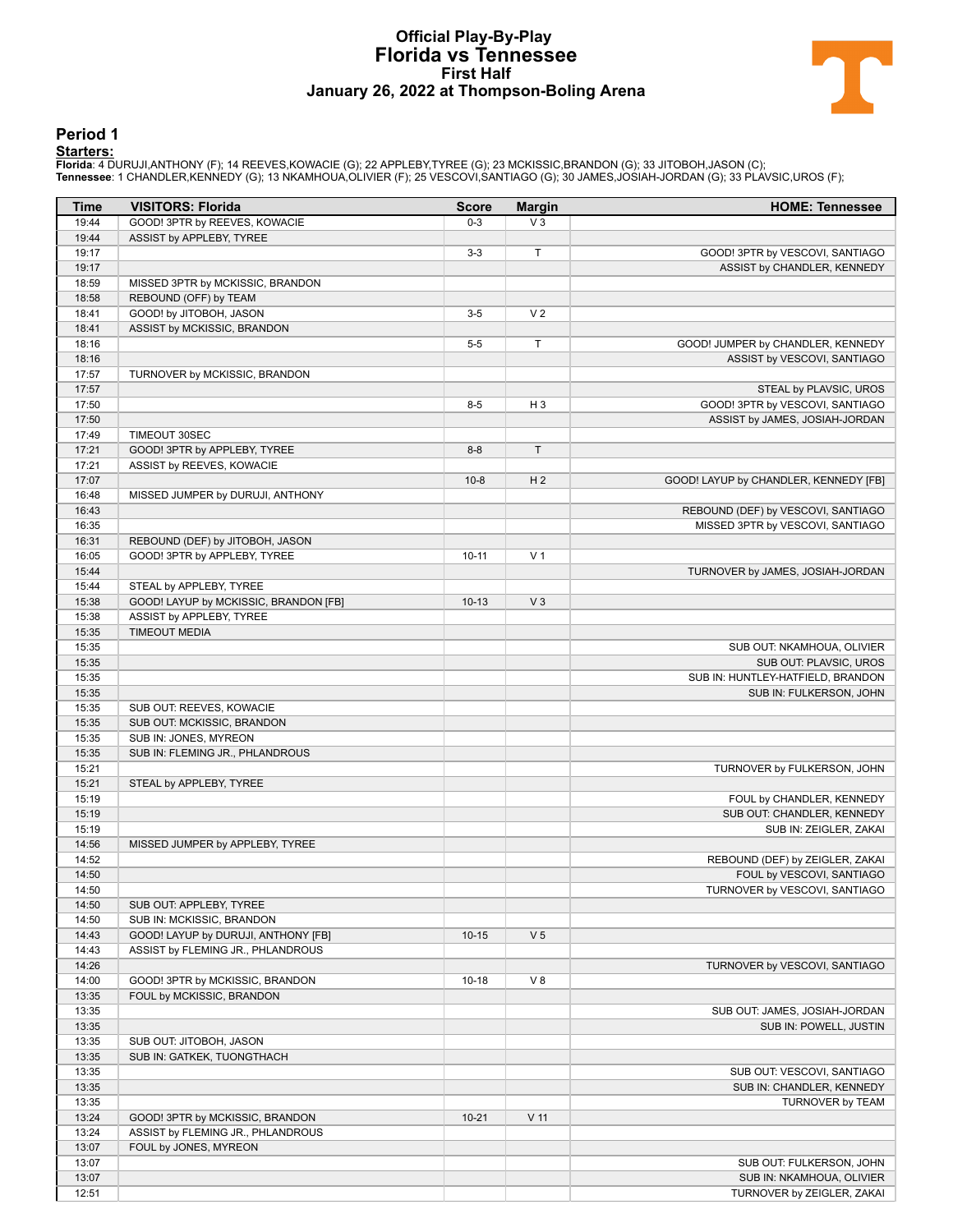| Time           | <b>VISITORS: Florida</b>               | <b>Score</b> | <b>Margin</b>   | <b>HOME: Tennessee</b>                                            |
|----------------|----------------------------------------|--------------|-----------------|-------------------------------------------------------------------|
| 12:51          | STEAL by MCKISSIC, BRANDON             |              |                 |                                                                   |
| 12:51          |                                        |              |                 | SUB OUT: ZEIGLER, ZAKAI                                           |
| 12:51          |                                        |              |                 | SUB IN: VESCOVI, SANTIAGO                                         |
| 12:51          | SUB OUT: DURUJI, ANTHONY               |              |                 |                                                                   |
| 12:51          | SUB IN: APPLEBY, TYREE                 |              |                 |                                                                   |
| 12:29          | MISSED 3PTR by APPLEBY, TYREE          |              |                 |                                                                   |
| 12:26          |                                        |              |                 | REBOUND (DEF) by HUNTLEY-HATFIELD, BRANDON                        |
| 12:13          | FOUL by FLEMING JR., PHLANDROUS        |              |                 |                                                                   |
| 12:02          |                                        |              |                 | TURNOVER by HUNTLEY-HATFIELD, BRANDON                             |
| 12:02          | STEAL by JONES, MYREON                 |              |                 |                                                                   |
| 11:58          | GOOD! DUNK by JONES, MYREON [FB]       | $10 - 23$    | V <sub>13</sub> |                                                                   |
| 11:41          |                                        |              |                 | MISSED JUMPER by NKAMHOUA, OLIVIER                                |
| 11:41          |                                        |              |                 | REBOUND (OFF) by POWELL, JUSTIN                                   |
| 11:41          | BLOCK by GATKEK, TUONGTHACH            |              |                 |                                                                   |
| 11:34          | <b>TIMEOUT MEDIA</b>                   |              |                 |                                                                   |
| 11:34          |                                        |              |                 | FOUL (TECH) by VESCOVI, SANTIAGO                                  |
| 11:34          | FOUL (TECH) by APPLEBY, TYREE          |              |                 |                                                                   |
| 11:34          | TURNOVER by APPLEBY, TYREE             |              |                 |                                                                   |
| 11:34          |                                        |              |                 | SUB OUT: HUNTLEY-HATFIELD, BRANDON                                |
| 11:34          |                                        |              |                 | SUB OUT: NKAMHOUA, OLIVIER                                        |
| 11:34<br>11:34 |                                        |              |                 | SUB OUT: VESCOVI, SANTIAGO<br>SUB IN: ZEIGLER, ZAKAI              |
| 11:34          |                                        |              |                 | SUB IN: JAMES, JOSIAH-JORDAN                                      |
| 11:34          |                                        |              |                 | SUB IN: PLAVSIC, UROS                                             |
| 11:26          |                                        |              |                 | MISSED JUMPER by CHANDLER, KENNEDY                                |
| 11:21          |                                        |              |                 | REBOUND (OFF) by CHANDLER, KENNEDY                                |
| 11:20          |                                        |              |                 | MISSED LAYUP by CHANDLER, KENNEDY                                 |
| 11:20          | REBOUND (DEF) by JONES, MYREON         |              |                 |                                                                   |
| 11:20          | BLOCK by GATKEK, TUONGTHACH            |              |                 |                                                                   |
| 11:12          | MISSED 3PTR by MCKISSIC, BRANDON       |              |                 |                                                                   |
| 11:08          |                                        |              |                 | REBOUND (DEF) by ZEIGLER, ZAKAI                                   |
| 10:55          |                                        | 13-23        | $V$ 10          | GOOD! 3PTR by ZEIGLER, ZAKAI                                      |
| 10:55          |                                        |              |                 | ASSIST by CHANDLER, KENNEDY                                       |
| 10:24          | MISSED 3PTR by FLEMING JR., PHLANDROUS |              |                 |                                                                   |
| 10:20          |                                        |              |                 | REBOUND (DEF) by PLAVSIC, UROS                                    |
| 10:07          |                                        | 16-23        | V <sub>7</sub>  | GOOD! 3PTR by ZEIGLER, ZAKAI                                      |
| 10:07          |                                        |              |                 | ASSIST by CHANDLER, KENNEDY                                       |
| 09:48          | MISSED JUMPER by APPLEBY, TYREE        |              |                 |                                                                   |
| 09:48          |                                        |              |                 | BLOCK by ZEIGLER, ZAKAI                                           |
| 09:43          |                                        |              |                 | REBOUND (DEF) by JAMES, JOSIAH-JORDAN                             |
| 09:41          |                                        | 19-23        | V <sub>4</sub>  | GOOD! 3PTR by CHANDLER, KENNEDY [FB]                              |
| 09:41          |                                        |              |                 | ASSIST by ZEIGLER, ZAKAI                                          |
| 09:30          | FOUL by GATKEK, TUONGTHACH             |              |                 |                                                                   |
| 09:30          | TURNOVER by GATKEK, TUONGTHACH         |              |                 |                                                                   |
| 09:30          | SUB OUT: APPLEBY, TYREE                |              |                 |                                                                   |
| 09:30          | SUB OUT: GATKEK, TUONGTHACH            |              |                 |                                                                   |
| 09:30          | SUB IN: DURUJI, ANTHONY                |              |                 |                                                                   |
| 09:30          | SUB IN: JITOBOH, JASON                 |              |                 |                                                                   |
| 09:30          | SUB OUT: MCKISSIC, BRANDON             |              |                 |                                                                   |
| 09:30          | SUB IN: APPLEBY, TYREE                 |              |                 |                                                                   |
| 09:21          |                                        |              |                 | TURNOVER by CHANDLER, KENNEDY                                     |
| 09:21          | STEAL by FLEMING JR., PHLANDROUS       |              |                 |                                                                   |
| 09:09          |                                        |              |                 | FOUL by PLAVSIC, UROS                                             |
| 09:09          |                                        |              |                 | SUB OUT: PLAVSIC, UROS                                            |
| 09:09          |                                        |              |                 | SUB IN: FULKERSON, JOHN                                           |
| 08:54          | TURNOVER by DURUJI, ANTHONY            |              |                 |                                                                   |
| 08:54          |                                        |              | V <sub>2</sub>  | STEAL by ZEIGLER, ZAKAI                                           |
| 08:44<br>08:23 |                                        | 21-23        |                 | GOOD! JUMPER by CHANDLER, KENNEDY<br>FOUL by JAMES, JOSIAH-JORDAN |
| 08:23          | SUB OUT: FLEMING JR., PHLANDROUS       |              |                 |                                                                   |
| 08:23          | SUB IN: REEVES, KOWACIE                |              |                 |                                                                   |
| 08:18          | MISSED LAYUP by JITOBOH, JASON         |              |                 |                                                                   |
| 08:18          |                                        |              |                 | BLOCK by FULKERSON, JOHN                                          |
| 08:13          |                                        |              |                 | REBOUND (DEF) by ZEIGLER, ZAKAI                                   |
| 08:09          |                                        |              |                 | MISSED 3PTR by CHANDLER, KENNEDY                                  |
| 08:06          | REBOUND (DEF) by DURUJI, ANTHONY       |              |                 |                                                                   |
| 07:45          | GOOD! 3PTR by REEVES, KOWACIE          | $21 - 26$    | V <sub>5</sub>  |                                                                   |
| 07:45          | ASSIST by APPLEBY, TYREE               |              |                 |                                                                   |
| 07:22          |                                        | 24-26        | V <sub>2</sub>  | GOOD! 3PTR by POWELL, JUSTIN                                      |
| 07:22          |                                        |              |                 | ASSIST by ZEIGLER, ZAKAI                                          |
| 06:59          | GOOD! DUNK by DURUJI, ANTHONY          | 24-28        | V <sub>4</sub>  |                                                                   |
| 06:59          | ASSIST by APPLEBY, TYREE               |              |                 |                                                                   |
| 06:37          |                                        |              |                 | MISSED 3PTR by ZEIGLER, ZAKAI                                     |
| 06:34          |                                        |              |                 | REBOUND (OFF) by FULKERSON, JOHN                                  |
| 06:31          |                                        |              |                 | MISSED JUMPER by POWELL, JUSTIN                                   |
| 06:28          | REBOUND (DEF) by DURUJI, ANTHONY       |              |                 |                                                                   |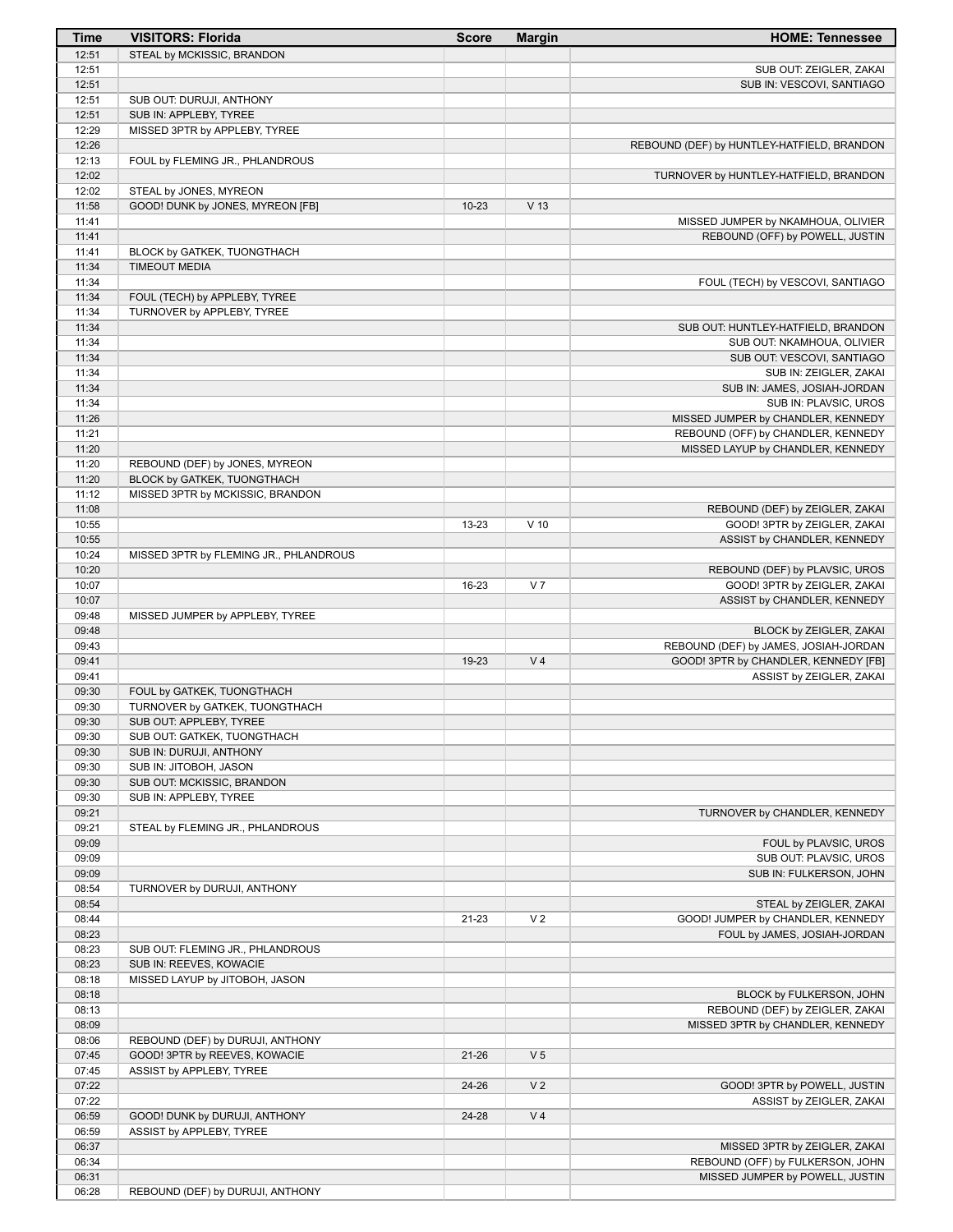| Time           | <b>VISITORS: Florida</b>                                         | <b>Score</b>   | <b>Margin</b>   | <b>HOME: Tennessee</b>                                                |
|----------------|------------------------------------------------------------------|----------------|-----------------|-----------------------------------------------------------------------|
| 06:12          | <b>TIMEOUT MEDIA</b>                                             |                |                 |                                                                       |
| 06:12          |                                                                  |                |                 | SUB OUT: FULKERSON, JOHN                                              |
| 06:12<br>06:12 |                                                                  |                |                 | SUB OUT: POWELL, JUSTIN                                               |
| 06:12          |                                                                  |                |                 | SUB IN: NKAMHOUA, OLIVIER<br>SUB IN: MASHACK, JAHMAI                  |
| 06:12          | SUB OUT: APPLEBY, TYREE                                          |                |                 |                                                                       |
| 06:12          | SUB IN: MCKISSIC, BRANDON                                        |                |                 |                                                                       |
| 06:00          | MISSED 3PTR by MCKISSIC, BRANDON                                 |                |                 |                                                                       |
| 05:56          |                                                                  |                |                 | REBOUND (DEF) by NKAMHOUA, OLIVIER                                    |
| 05:54          |                                                                  |                |                 | MISSED LAYUP by CHANDLER, KENNEDY                                     |
| 05:52          |                                                                  |                |                 | REBOUND (OFF) by JAMES, JOSIAH-JORDAN                                 |
| 05:52          | FOUL by MCKISSIC, BRANDON                                        |                |                 |                                                                       |
| 05:52<br>05:52 | SUB OUT: MCKISSIC, BRANDON<br>SUB IN: APPLEBY, TYREE             |                |                 |                                                                       |
| 05:32          |                                                                  |                |                 | <b>TURNOVER by TEAM</b>                                               |
| 05:32          |                                                                  |                |                 | SUB OUT: MASHACK, JAHMAI                                              |
| 05:32          |                                                                  |                |                 | SUB IN: BAILEY JR., VICTOR                                            |
| 05:15          | MISSED 3PTR by JONES, MYREON                                     |                |                 |                                                                       |
| 05:12          |                                                                  |                |                 | REBOUND (DEF) by ZEIGLER, ZAKAI                                       |
| 04:58<br>04:55 |                                                                  |                |                 | MISSED JUMPER by NKAMHOUA, OLIVIER                                    |
| 04:53          |                                                                  |                |                 | REBOUND (OFF) by BAILEY JR., VICTOR<br>MISSED LAYUP by ZEIGLER, ZAKAI |
| 04:48          |                                                                  |                |                 | REBOUND (OFF) by ZEIGLER, ZAKAI                                       |
| 04:45          |                                                                  |                |                 | TURNOVER by CHANDLER, KENNEDY                                         |
| 04:45          | STEAL by JONES, MYREON                                           |                |                 |                                                                       |
| 04:40          | GOOD! LAYUP by JONES, MYREON [FB]                                | 24-30          | $V_6$           |                                                                       |
| 04:40          |                                                                  |                |                 | FOUL by CHANDLER, KENNEDY                                             |
| 04:40<br>04:40 | SUB OUT: REEVES, KOWACIE<br>SUB IN: FLEMING JR., PHLANDROUS      |                |                 |                                                                       |
| 04:40          | GOOD! FT by JONES, MYREON [FB]                                   | 24-31          | V <sub>7</sub>  |                                                                       |
| 04:13          |                                                                  |                |                 | MISSED 3PTR by JAMES, JOSIAH-JORDAN                                   |
| 04:10          |                                                                  |                |                 | REBOUND (OFF) by NKAMHOUA, OLIVIER                                    |
| 04:10          | FOUL by DURUJI, ANTHONY                                          |                |                 |                                                                       |
| 04:10          |                                                                  |                |                 | SUB OUT: CHANDLER, KENNEDY                                            |
| 04:10<br>04:10 |                                                                  |                |                 | SUB IN: POWELL, JUSTIN<br>SUB OUT: NKAMHOUA, OLIVIER                  |
| 04:10          |                                                                  |                |                 | SUB IN: PLAVSIC, UROS                                                 |
| 04:10          |                                                                  |                |                 | MISSED FT by BAILEY JR., VICTOR                                       |
| 04:09          | REBOUND (DEF) by JONES, MYREON                                   |                |                 |                                                                       |
| 03:54          | GOOD! 3PTR by FLEMING JR., PHLANDROUS                            | 24-34          | $V$ 10          |                                                                       |
| 03:54          | ASSIST by APPLEBY, TYREE                                         |                |                 |                                                                       |
| 03:37<br>03:33 | REBOUND (DEF) by FLEMING JR., PHLANDROUS                         |                |                 | MISSED 3PTR by BAILEY JR., VICTOR                                     |
| 03:22          | MISSED 3PTR by JONES, MYREON                                     |                |                 |                                                                       |
| 03:21          |                                                                  |                |                 | REBOUND (DEADB) by TEAM                                               |
| 03:21          | <b>TIMEOUT MEDIA</b>                                             |                |                 |                                                                       |
| 03:21          |                                                                  |                |                 | SUB OUT: BAILEY JR., VICTOR                                           |
| 03:21          |                                                                  |                |                 | SUB IN: FULKERSON, JOHN                                               |
| 03:21<br>03:21 |                                                                  |                |                 | FOUL by ZEIGLER, ZAKAI<br>TURNOVER by ZEIGLER, ZAKAI                  |
| 03:04          | GOOD! JUMPER by FLEMING JR., PHLANDROUS                          | 24-36          | V <sub>12</sub> |                                                                       |
| 02:45          |                                                                  |                |                 | MISSED JUMPER by JAMES, JOSIAH-JORDAN                                 |
| 02:45          |                                                                  |                |                 | REBOUND (DEADB) by TEAM                                               |
| 02:45          | FOUL by JITOBOH, JASON                                           |                |                 |                                                                       |
| 02:45          |                                                                  |                |                 | SUB OUT: ZEIGLER, ZAKAI                                               |
| 02:45<br>02:45 |                                                                  |                |                 | SUB IN: VESCOVI, SANTIAGO<br>SUB OUT: POWELL, JUSTIN                  |
| 02:45          |                                                                  |                |                 | SUB IN: ZEIGLER, ZAKAI                                                |
| 02:45          |                                                                  | 25-36          | $V$ 11          | GOOD! FT by FULKERSON, JOHN                                           |
| 02:45          |                                                                  | 26-36          | $V$ 10          | GOOD! FT by FULKERSON, JOHN                                           |
| 02:45          |                                                                  |                |                 | FOUL (TECH) by PLAVSIC, UROS                                          |
| 02:45          |                                                                  |                |                 | SUB OUT: PLAVSIC, UROS                                                |
| 02:45<br>02:45 | GOOD! FT by APPLEBY, TYREE                                       |                | V <sub>11</sub> | SUB IN: NKAMHOUA, OLIVIER                                             |
| 02:45          | GOOD! FT by APPLEBY, TYREE                                       | 26-37<br>26-38 | V <sub>12</sub> |                                                                       |
| 02:35          | MISSED LAYUP by DURUJI, ANTHONY                                  |                |                 |                                                                       |
| 02:31          |                                                                  |                |                 | REBOUND (DEF) by JAMES, JOSIAH-JORDAN                                 |
| 02:27          | SUB OUT: JITOBOH, JASON                                          |                |                 |                                                                       |
| 02:27          | SUB IN: GATKEK, TUONGTHACH                                       |                |                 |                                                                       |
| 02:20          |                                                                  |                |                 | MISSED LAYUP by FULKERSON, JOHN                                       |
| 02:17<br>02:04 | REBOUND (DEF) by DURUJI, ANTHONY<br>MISSED 3PTR by JONES, MYREON |                |                 |                                                                       |
| 02:00          |                                                                  |                |                 | REBOUND (DEF) by TEAM                                                 |
| 01:50          | FOUL by JONES, MYREON                                            |                |                 |                                                                       |
| 01:50          | SUB OUT: JONES, MYREON                                           |                |                 |                                                                       |
| 01:50          | SUB IN: REEVES, KOWACIE                                          |                |                 |                                                                       |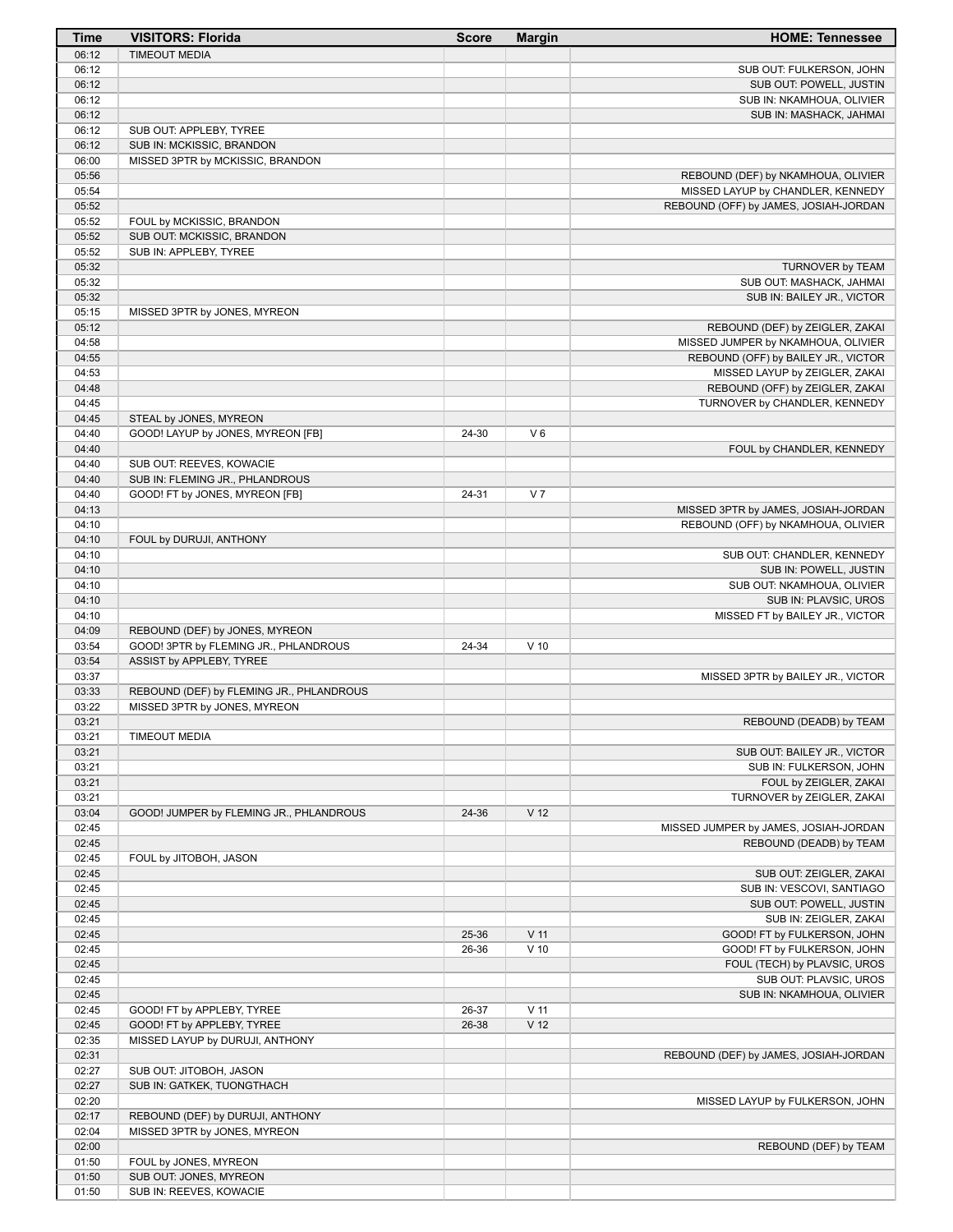| <b>Time</b> | <b>VISITORS: Florida</b>                | <b>Score</b> | <b>Margin</b>   | <b>HOME: Tennessee</b>              |
|-------------|-----------------------------------------|--------------|-----------------|-------------------------------------|
| 01:50       |                                         | 27-38        | V <sub>11</sub> | GOOD! FT by VESCOVI, SANTIAGO       |
| 01:50       |                                         | 28-38        | $V$ 10          | GOOD! FT by VESCOVI, SANTIAGO       |
| 01:50       |                                         |              |                 | SUB OUT: VESCOVI, SANTIAGO          |
| 01:50       |                                         |              |                 | SUB IN: MASHACK, JAHMAI             |
| 01:31       | GOOD! JUMPER by FLEMING JR., PHLANDROUS | 28-40        | V <sub>12</sub> |                                     |
| 01:31       | ASSIST by APPLEBY, TYREE                |              |                 |                                     |
| 01:29       |                                         |              |                 | TIMEOUT 30SEC                       |
| 01:29       |                                         |              |                 | SUB OUT: MASHACK, JAHMAI            |
| 01:29       |                                         |              |                 | SUB IN: VESCOVI, SANTIAGO           |
| 01:19       |                                         | $31 - 40$    | V <sub>9</sub>  | GOOD! 3PTR by VESCOVI, SANTIAGO     |
| 01:19       |                                         |              |                 | ASSIST by ZEIGLER, ZAKAI            |
| 01:01       |                                         |              |                 | FOUL by ZEIGLER, ZAKAI              |
| 01:01       | GOOD! FT by APPLEBY, TYREE              | $31 - 41$    | $V$ 10          |                                     |
| 01:01       | GOOD! FT by APPLEBY, TYREE              | $31 - 42$    | V <sub>11</sub> |                                     |
| 00:41       |                                         | 34-42        | V <sub>8</sub>  | GOOD! 3PTR by VESCOVI, SANTIAGO     |
| 00:41       |                                         |              |                 | ASSIST by NKAMHOUA, OLIVIER         |
| 00:23       | MISSED 3PTR by REEVES, KOWACIE          |              |                 |                                     |
| 00:21       |                                         |              |                 | REBOUND (DEF) by NKAMHOUA, OLIVIER  |
| 00:05       |                                         |              |                 | MISSED 3PTR by JAMES, JOSIAH-JORDAN |
| 00:04       |                                         |              |                 | REBOUND (OFF) by FULKERSON, JOHN    |
| 00:02       |                                         |              |                 | MISSED JUMPER by FULKERSON, JOHN    |
| 00:02       | REBOUND (DEF) by GATKEK, TUONGTHACH     |              |                 |                                     |

# **Florida 42, Tennessee 34**

| <b>Points (This Period)</b> | <b>FLA</b>     | <b>TENN</b>    |
|-----------------------------|----------------|----------------|
| In the Paint                | 12             |                |
| Off Turns                   |                |                |
| 2nd Chance                  |                |                |
| Fast Break                  |                |                |
| Bench                       | 12             |                |
| Per Poss                    | 1.200<br>18/35 | 1.063<br>13/32 |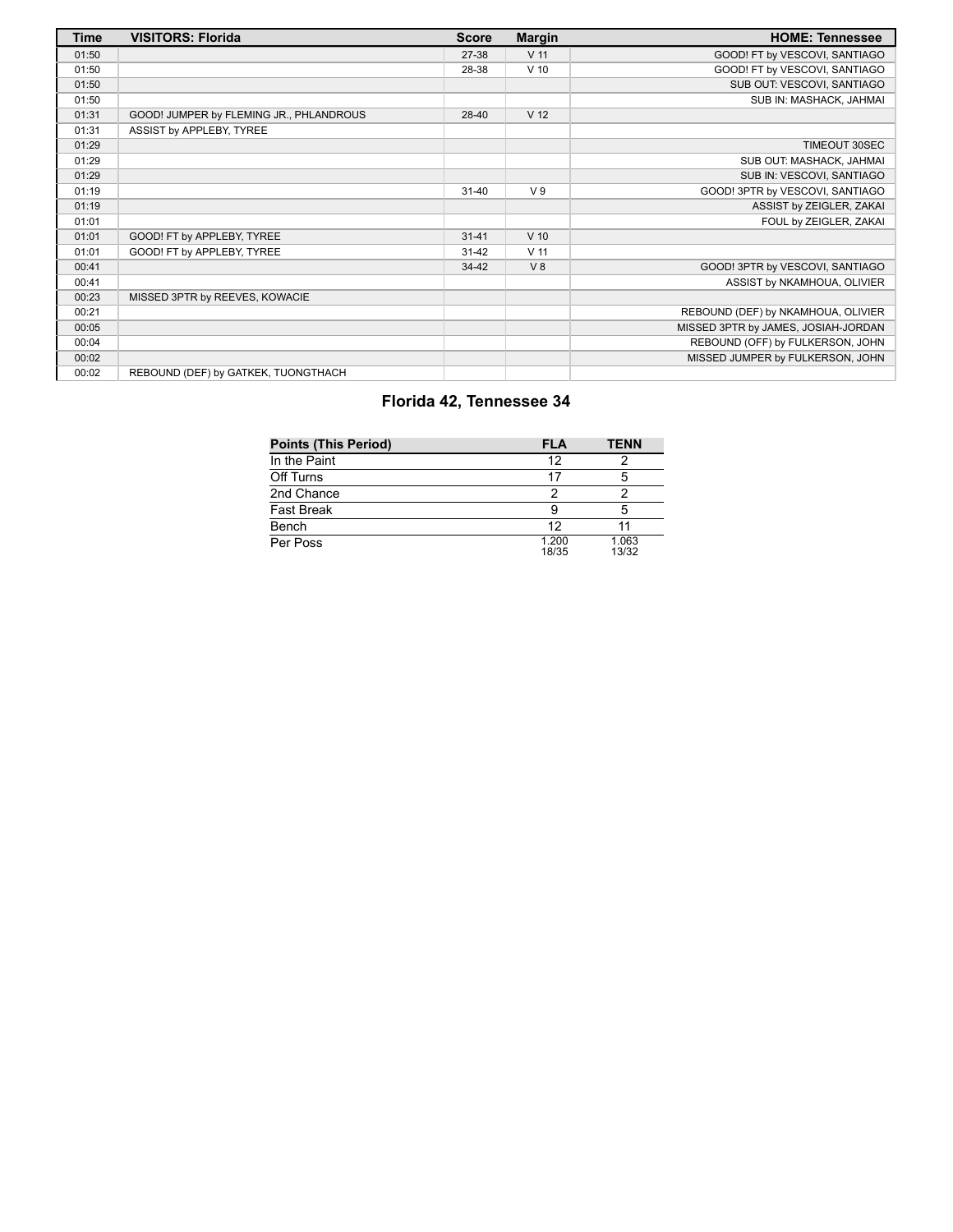### **Official Box Score Florida vs Tennessee Second Half Statistics Only January 26, 2022 at Thompson-Boling Arena**



# **Florida 29**

| No. | Player                    | S  | Pts      | FG        | 3FG      | <b>FT</b> | <b>OR</b>    | <b>DR</b> | TR             | PF       | A             | TO       | <b>B</b> lk | Stl      | <b>Min</b> | $+/-$ |
|-----|---------------------------|----|----------|-----------|----------|-----------|--------------|-----------|----------------|----------|---------------|----------|-------------|----------|------------|-------|
| 04  | DURUJI, ANTHONY           | F. | 12       | 4-6       | 0-1      | 4-4       | 2            |           | 3              | 4        |               | 5        | $\Omega$    | 0        | 16         | $-18$ |
| 14  | REEVES, KOWACIE           | G  | $\Omega$ | $0 - 3$   | $0 - 2$  | $0 - 0$   | 0            | 2         | $\overline{2}$ |          | 0             | 0        | 0           | 0        | 12         | $-4$  |
| 22  | APPLEBY, TYREE            | G  | 6        | $2 - 5$   | $2 - 5$  | $0 - 0$   | 0            | 1         | 1              | 0        |               | 4        | 0           | 0        | 18         | $-12$ |
| 23  | MCKISSIC, BRANDON         | G  | 0        | $0 - 2$   | $0 - 2$  | $0 - 0$   | 0            |           |                | 2        | 0             | 0        | 0           | $\Omega$ | 11         | $-12$ |
| 33  | JITOBOH, JASON            | C  | $\Omega$ | $0 - 0$   | $0 - 0$  | $0 - 0$   | $\Omega$     | 0         | 0              | $\Omega$ | 0             | 0        | 0           | $\Omega$ | $\Omega$   | $-15$ |
| 00  | JONES, MYREON             | G  | 5        | $2 - 4$   | $1 - 3$  | $0 - 0$   | 0            | 1         |                | 1        | $\mathcal{P}$ | $\Omega$ | $\Omega$    | 1        | 15         | $-7$  |
| 01  | FELDER, CJ                | F  | 0        | $0 - 1$   | $0 - 0$  | $0 - 0$   | $\Omega$     | 0         | 0              | 0        | 0             | 0        | $\Omega$    | 0        | 3          | -9    |
| 10  | <b>KENNEDY, ELIJAH</b>    | G  | $\Omega$ | $0 - 1$   | $0 - 1$  | $0 - 0$   | 0            | 0         | 0              | 2        | 0             | $\Omega$ | $\Omega$    |          | 3          | $-3$  |
| 24  | FLEMING JR., PHLANDROUS   | G  | 4        | $2 - 7$   | $0 - 3$  | $0 - 0$   | 2            | 1         | 3              | 0        |               | 0        |             |          | 17         | -8    |
| 32  | <b>GATKEK, TUONGTHACH</b> | F. | 2        | $1 - 2$   | $0 - 0$  | $0 - 0$   | $\mathbf{1}$ | 2         | 3              | 0        | 0             | 0        | 0           | $\Omega$ | 6          | 2     |
|     | <b>TEAM</b>               |    |          | $0 - 0$   |          |           | 1            | 0         | 1              | $\Omega$ |               | 0        |             |          |            |       |
|     | <b>TOTALS</b>             |    | 29       | $11 - 31$ | $3 - 17$ | 4-4       | 6            | 9         | 15             | 10       | 5             | 9        |             | 3        | 100        |       |

| <b>Shooting By Period</b><br>Period | FG        | FG%   | 3FG       | 3FG%  | FТ    | FT%    | Last FG Half: FLA - |
|-------------------------------------|-----------|-------|-----------|-------|-------|--------|---------------------|
| 2nd Half                            | $11 - 31$ | 35%   | $3 - 17$  | 18%   | 4-4   | 100%   |                     |
| Game                                | 26-60     | 43.3% | $10 - 33$ | 30.3% | $9-9$ | 100.0% |                     |

# **Tennessee 44**

| No. | Plaver                    | S | <b>Pts</b> | <b>FG</b> | 3FG      | <b>FT</b> | <b>OR</b>    | <b>DR</b> | TR           | <b>PF</b>      | A        | TO | <b>Blk</b>   | Stl      | Min            | $+/-$        |
|-----|---------------------------|---|------------|-----------|----------|-----------|--------------|-----------|--------------|----------------|----------|----|--------------|----------|----------------|--------------|
| 01  | CHANDLER, KENNEDY         | G | 8          | $1 - 5$   | $0 - 1$  | $6-6$     | 0            | 0         | 0            |                | 2        |    | 0            | 0        | 16             | 9            |
| 13  | NKAMHOUA, OLIVIER         | F | 6          | $3 - 5$   | $0 - 0$  | $0 - 0$   | $\Omega$     |           |              |                | 2        |    | $\mathbf{0}$ | $\Omega$ | 10             | 1            |
| 25  | <b>VESCOVI, SANTIAGO</b>  | G | 9          | $2 - 5$   | $1 - 3$  | $4 - 4$   | 0            | 2         | 2            | 0              | 3        | 0  | 0            | 0        | 18             | 15           |
| 30  | JAMES, JOSIAH-JORDAN      | G | 9          | $3 - 5$   | $1 - 3$  | $2 - 2$   | 0            | 6         | 6            | $\mathcal{P}$  | 3        | 3  |              |          | 20             | 15           |
| 33  | PLAVSIC, UROS             | F | 0          | $0 - 0$   | $0 - 0$  | $0 - 0$   | 0            | 0         | $\mathbf{0}$ | 0              | 0        | 0  | 0            | 0        |                | $-2$         |
| 02  | HUNTLEY-HATFIELD, BRAND(  | F | 0          | $0 - 0$   | $0 - 0$  | $0 - 0$   | $\Omega$     | 0         | $\Omega$     | 0              | $\Omega$ | 0  | $\Omega$     | $\Omega$ | $\overline{0}$ | $\mathbf{0}$ |
| 05  | <b>ZEIGLER, ZAKAI</b>     | G | 5          | $2 - 3$   | $1 - 2$  | $0 - 0$   | $\Omega$     |           |              |                | 1        | 0  | $\Omega$     |          | 12             | 7            |
| 10  | FULKERSON, JOHN           | F |            | $3 - 3$   | $0 - 0$  | $1 - 1$   | $\Omega$     | 0         | 0            | 2              | 0        | 0  | 2            | $\Omega$ | 9              | 14           |
| 12  | <b>BAILEY JR., VICTOR</b> | G | 0          | $0 - 0$   | $0 - 0$  | $0 - 0$   | 0            | $\Omega$  | $\Omega$     | 0              | 0        | 0  | 0            | 0        | 0              | 0            |
| 15  | MASHACK, JAHMAI           | G | $\Omega$   | $0 - 0$   | $0 - 0$  | $0 - 0$   | 0            | $\Omega$  | $\Omega$     | $\Omega$       | 0        | 0  | $\Omega$     | $\Omega$ | 1              | $-2$         |
| 24  | POWELL, JUSTIN            | G | $\Omega$   | $0 - 2$   | $0 - 1$  | $0 - 0$   | 1            | 2         | 3            | 0              | 2        | 0  | $\Omega$     | 2        | 13             | 18           |
|     | <b>TEAM</b>               |   |            | $0 - 0$   |          |           | 1            | $\Omega$  |              | $\Omega$       |          | 0  |              |          |                |              |
|     | <b>TOTALS</b>             |   |            | 44 14-28  | $3 - 10$ | $13 - 13$ | $\mathbf{2}$ | 12        | 14           | $\overline{7}$ | 13       | 5  | 3            | 4        | 100            |              |
|     |                           |   |            |           |          |           |              |           |              |                |          |    |              |          |                |              |

| <b>Shooting By Period</b><br>Period | FG        | FG%   | 3FG       | 3FG%  | FТ        | FT%   |  |
|-------------------------------------|-----------|-------|-----------|-------|-----------|-------|--|
| 2nd Half                            | 14-28     | 50%   | $3 - 10$  | 30%   | $13 - 13$ | 100%  |  |
| Game                                | $25 - 55$ | 45.5% | $11 - 24$ | 45.8% | $17-18$   | 94.4% |  |

*Last FG Half:* TENN -

| Game Notes:                                                 | <b>Score</b> | 1st | 2 <sub>nd</sub> | TOT | <b>Points (This Period)</b> | <b>FLA</b>     | <b>TENN</b>    |
|-------------------------------------------------------------|--------------|-----|-----------------|-----|-----------------------------|----------------|----------------|
| Officials: Pat Adams, Bart Lenox, Vladimir Voyard-<br>Tadal | <b>FLA</b>   | 42  | 29              | 71  | In the Paint                | 16             | 18             |
| Attendance: 20789                                           | TENN         | 34  | 44              | 78  | Off Turns                   |                | 12             |
|                                                             |              |     |                 |     | 2nd Chance                  |                |                |
| Start Time: <b>11:02 PM</b><br>Conference Game:             |              |     |                 |     | <b>Fast Break</b>           |                |                |
|                                                             |              |     |                 |     | Bench                       |                | 12             |
|                                                             |              |     |                 |     | Per Poss                    | 0.784<br>13/37 | 1.189<br>21/37 |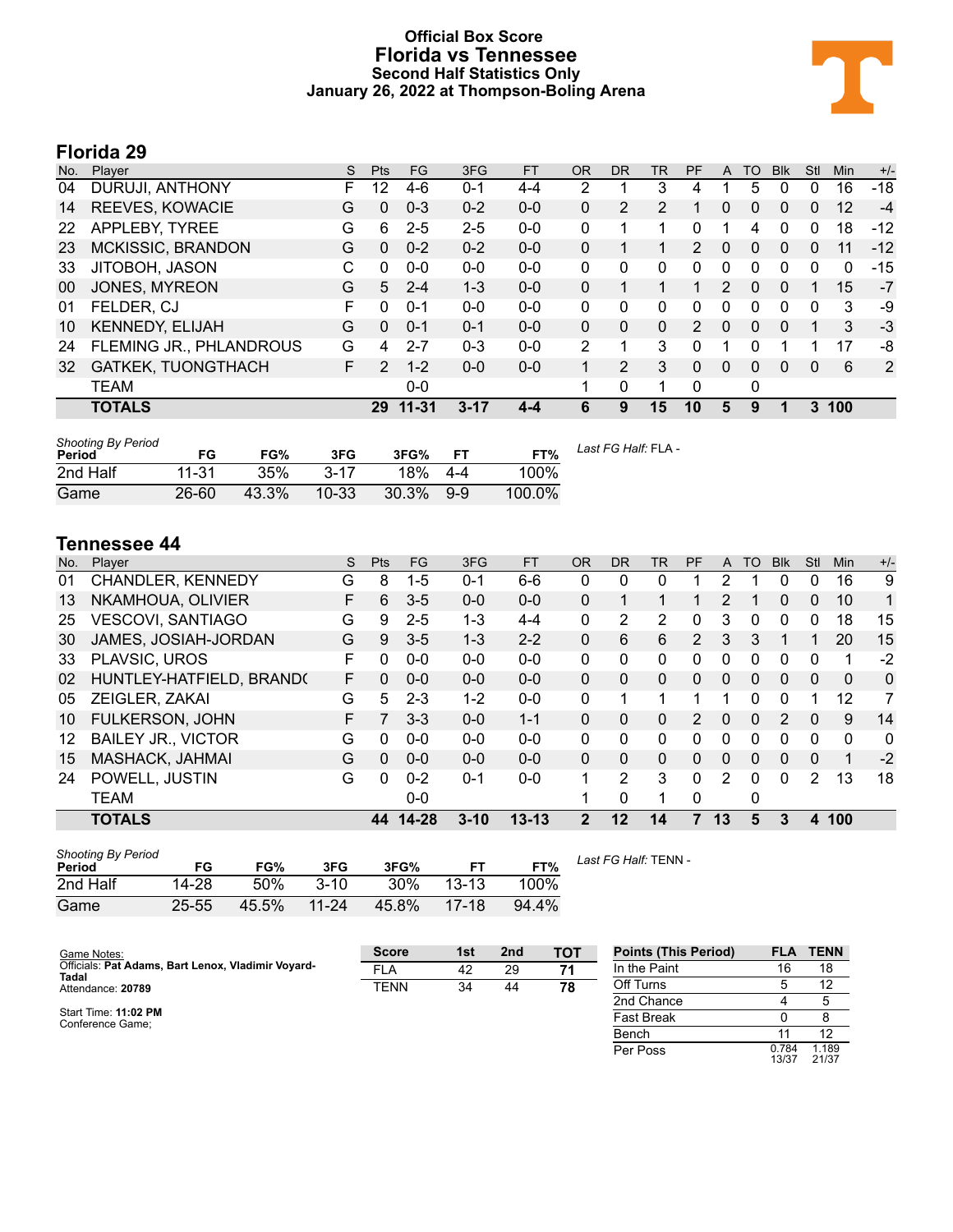#### **Official Play-By-Play Florida vs Tennessee Second Half January 26, 2022 at Thompson-Boling Arena**



#### **Period 2**

#### **Starters:**

Florida: 4 DURUJI,ANTHONY (F); 14 REEVES,KOWACIE (G); 22 APPLEBY,TYREE (G); 23 MCKISSIC,BRANDON (G); 33 JITOBOH,JASON (C);<br>Tennessee: 1 CHANDLER,KENNEDY (G); 13 NKAMHOUA,OLIVIER (F); 25 VESCOVI,SANTIAGO (G); 30 JAMES,JOSIA

| <b>Time</b>    | <b>VISITORS: Florida</b>                          | <b>Score</b> | <b>Margin</b>  | <b>HOME: Tennessee</b>                                              |
|----------------|---------------------------------------------------|--------------|----------------|---------------------------------------------------------------------|
| 20:00          |                                                   |              |                | SUB OUT: ZEIGLER, ZAKAI                                             |
| 20:00          |                                                   |              |                | SUB OUT: FULKERSON, JOHN                                            |
| 20:00          |                                                   |              |                | SUB IN: CHANDLER, KENNEDY                                           |
| 20:00          |                                                   |              |                | SUB IN: PLAVSIC, UROS                                               |
| 20:00          | SUB OUT: GATKEK, TUONGTHACH                       |              |                |                                                                     |
| 20:00<br>19:46 | SUB IN: MCKISSIC, BRANDON                         |              |                |                                                                     |
| 19:46          | GOOD! FT by DURUJI, ANTHONY                       | $34 - 43$    | V <sub>9</sub> | FOUL by CHANDLER, KENNEDY                                           |
| 19:46          |                                                   |              |                | SUB OUT: CHANDLER, KENNEDY                                          |
| 19:46          |                                                   |              |                | SUB IN: ZEIGLER, ZAKAI                                              |
| 19:46          | GOOD! FT by DURUJI, ANTHONY                       | 34-44        | $V$ 10         |                                                                     |
| 19:29          |                                                   | 36-44        | V8             | GOOD! LAYUP by ZEIGLER, ZAKAI                                       |
| 19:13          | GOOD! JUMPER by DURUJI, ANTHONY                   | 36-46        | $V$ 10         |                                                                     |
| 19:13          |                                                   |              |                | SUB OUT: PLAVSIC, UROS                                              |
| 19:13          |                                                   |              |                | SUB IN: POWELL, JUSTIN                                              |
| 18:56          |                                                   | 38-46        | V8             | GOOD! DUNK by JAMES, JOSIAH-JORDAN                                  |
| 18:56          |                                                   |              |                | ASSIST by NKAMHOUA, OLIVIER                                         |
| 18:52          | TURNOVER by APPLEBY, TYREE                        |              |                |                                                                     |
| 18:52          | TIMEOUT 30SEC                                     |              |                |                                                                     |
| 18:52<br>18:52 | SUB OUT: REEVES, KOWACIE<br>SUB IN: JONES, MYREON |              |                |                                                                     |
| 18:35          |                                                   |              |                | MISSED LAYUP by POWELL, JUSTIN                                      |
| 18:34          | REBOUND (DEF) by MCKISSIC, BRANDON                |              |                |                                                                     |
| 18:34          |                                                   |              |                | FOUL by NKAMHOUA, OLIVIER                                           |
| 18:13          |                                                   |              |                | FOUL by ZEIGLER, ZAKAI                                              |
| 18:12          | TURNOVER by APPLEBY, TYREE                        |              |                |                                                                     |
| 17:56          |                                                   | 41-46        | V <sub>5</sub> | GOOD! 3PTR by ZEIGLER, ZAKAI                                        |
| 17:56          |                                                   |              |                | ASSIST by VESCOVI, SANTIAGO                                         |
| 17:38          | GOOD! LAYUP by FLEMING JR., PHLANDROUS            | 41-48        | V <sub>7</sub> |                                                                     |
| 17:24          |                                                   |              |                | MISSED 3PTR by ZEIGLER, ZAKAI                                       |
| 17:20          |                                                   |              |                | REBOUND (DEADB) by TEAM                                             |
| 17:20          | FOUL by MCKISSIC, BRANDON                         |              |                |                                                                     |
| 17:20          | SUB OUT: MCKISSIC, BRANDON                        |              |                |                                                                     |
| 17:20          | SUB IN: REEVES, KOWACIE                           |              |                |                                                                     |
| 17:05<br>17:05 |                                                   | 43-48        | V <sub>5</sub> | GOOD! JUMPER by JAMES, JOSIAH-JORDAN<br>ASSIST by NKAMHOUA, OLIVIER |
| 16:46          | MISSED 3PTR by DURUJI, ANTHONY                    |              |                |                                                                     |
| 16:40          |                                                   |              |                | REBOUND (DEF) by VESCOVI, SANTIAGO                                  |
| 16:32          |                                                   |              |                | TURNOVER by JAMES, JOSIAH-JORDAN                                    |
| 16:32          | STEAL by JONES, MYREON                            |              |                |                                                                     |
| 16:26          | MISSED 3PTR by REEVES, KOWACIE                    |              |                |                                                                     |
| 16:22          |                                                   |              |                | REBOUND (DEF) by POWELL, JUSTIN                                     |
| 16:01          |                                                   | 45-48        | $V_3$          | GOOD! by NKAMHOUA, OLIVIER                                          |
| 16:01          |                                                   |              |                | ASSIST by JAMES, JOSIAH-JORDAN                                      |
| 15:46          | FOUL by DURUJI, ANTHONY                           |              |                |                                                                     |
| 15:46          | TURNOVER by DURUJI, ANTHONY                       |              |                |                                                                     |
| 15:46          | <b>TIMEOUT MEDIA</b>                              |              |                |                                                                     |
| 15:46<br>15:46 |                                                   |              |                | SUB OUT: ZEIGLER, ZAKAI<br>SUB IN: CHANDLER, KENNEDY                |
| 15:46          | SUB OUT: DURUJI, ANTHONY                          |              |                |                                                                     |
| 15:46          | SUB IN: GATKEK, TUONGTHACH                        |              |                |                                                                     |
| 15:26          |                                                   |              |                | MISSED 3PTR by JAMES, JOSIAH-JORDAN                                 |
| 15:25          | REBOUND (DEADB) by TEAM                           |              |                |                                                                     |
| 15:25          |                                                   |              |                | FOUL by JAMES, JOSIAH-JORDAN                                        |
| 15:07          | MISSED LAYUP by REEVES, KOWACIE                   |              |                |                                                                     |
| 15:03          |                                                   |              |                | REBOUND (DEF) by JAMES, JOSIAH-JORDAN                               |
| 14:58          |                                                   | 47-48        | V <sub>1</sub> | GOOD! LAYUP by NKAMHOUA, OLIVIER [FB]                               |
| 14:58          |                                                   |              |                | ASSIST by VESCOVI, SANTIAGO                                         |
| 14:30          | GOOD! 3PTR by APPLEBY, TYREE                      | 47-51        | V <sub>4</sub> |                                                                     |
| 14:08          |                                                   |              |                | MISSED JUMPER by NKAMHOUA, OLIVIER                                  |
| 14:04          | REBOUND (DEF) by GATKEK, TUONGTHACH               |              |                |                                                                     |
| 13:47          | MISSED 3PTR by FLEMING JR., PHLANDROUS            |              |                |                                                                     |
| 13:44<br>13:44 | REBOUND (DEADB) by TEAM                           |              |                |                                                                     |
| 13:44          |                                                   |              |                | FOUL by JAMES, JOSIAH-JORDAN<br>SUB OUT: NKAMHOUA, OLIVIER          |
|                |                                                   |              |                |                                                                     |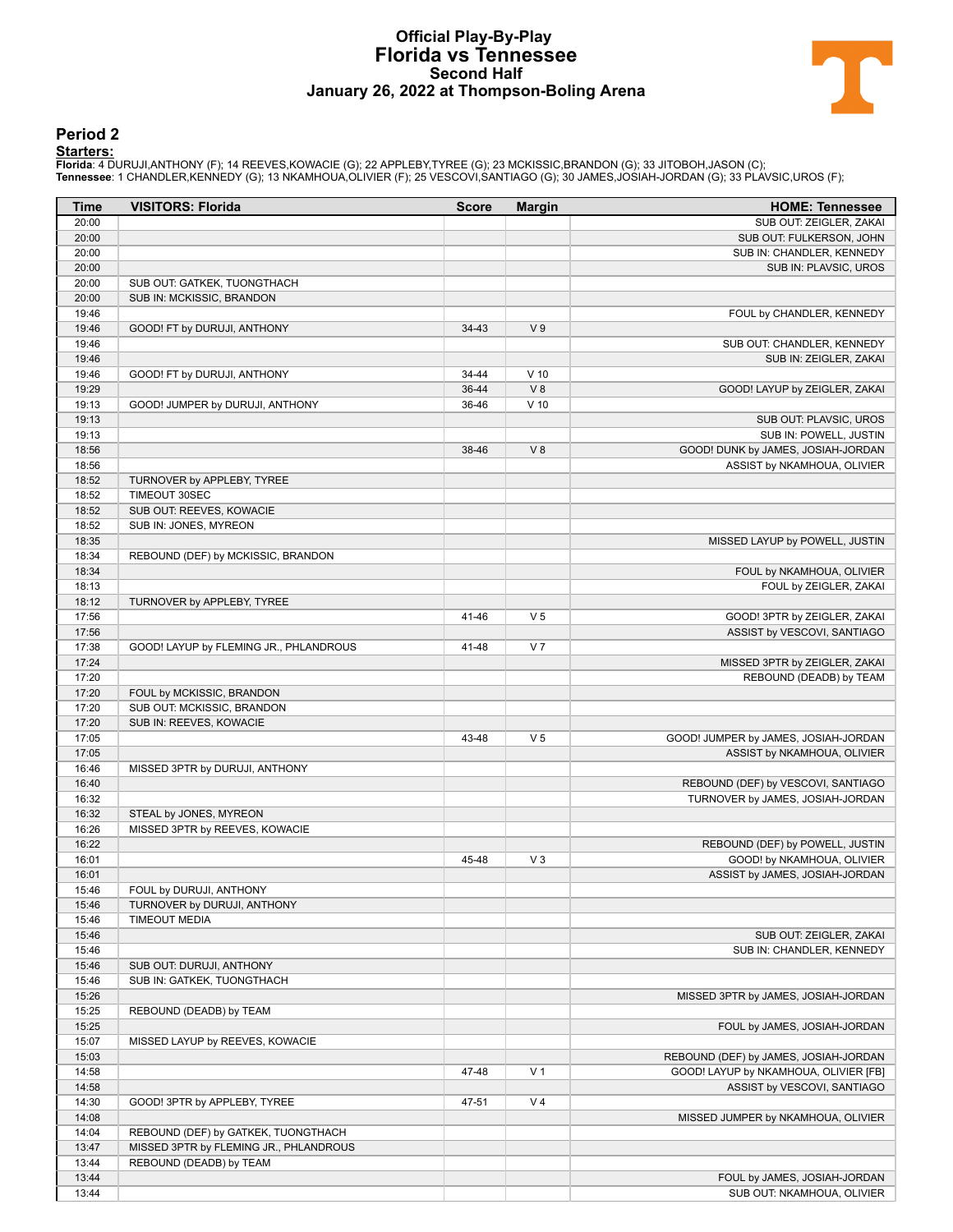| Time           | <b>VISITORS: Florida</b>                                            | <b>Score</b> | <b>Margin</b>  | <b>HOME: Tennessee</b>                                            |
|----------------|---------------------------------------------------------------------|--------------|----------------|-------------------------------------------------------------------|
| 13:44          |                                                                     |              |                | SUB IN: FULKERSON, JOHN                                           |
| 13:44          | SUB OUT: FLEMING JR., PHLANDROUS                                    |              |                |                                                                   |
| 13:44          | SUB IN: DURUJI, ANTHONY                                             |              |                |                                                                   |
| 13:41          | TURNOVER by DURUJI, ANTHONY                                         |              |                |                                                                   |
| 13:41          |                                                                     |              |                | STEAL by POWELL, JUSTIN                                           |
| 13:36          |                                                                     |              |                | MISSED LAYUP by CHANDLER, KENNEDY                                 |
| 13:33<br>13:29 | REBOUND (DEF) by DURUJI, ANTHONY<br>MISSED 3PTR by JONES, MYREON    |              |                |                                                                   |
| 13:26          |                                                                     |              |                | REBOUND (DEF) by JAMES, JOSIAH-JORDAN                             |
| 13:13          |                                                                     | 50-51        | V <sub>1</sub> | GOOD! 3PTR by VESCOVI, SANTIAGO                                   |
| 13:13          |                                                                     |              |                | ASSIST by POWELL, JUSTIN                                          |
| 12:51          | MISSED 3PTR by APPLEBY, TYREE                                       |              |                |                                                                   |
| 12:48          | REBOUND (OFF) by GATKEK, TUONGTHACH                                 |              |                |                                                                   |
| 12:47          | GOOD! LAYUP by GATKEK, TUONGTHACH                                   | 50-53        | $V_3$          |                                                                   |
| 12:42          | FOUL by JONES, MYREON                                               |              |                |                                                                   |
| 12:42          |                                                                     | 51-53        | V <sub>2</sub> | GOOD! FT by CHANDLER, KENNEDY [FB]                                |
| 12:42          | SUB OUT: JONES, MYREON                                              |              |                |                                                                   |
| 12:42          | SUB OUT: APPLEBY, TYREE                                             |              |                |                                                                   |
| 12:42          | SUB IN: KENNEDY, ELIJAH                                             |              |                |                                                                   |
| 12:42          | SUB IN: MCKISSIC, BRANDON                                           |              |                |                                                                   |
| 12:42          |                                                                     | 52-53        | V <sub>1</sub> | GOOD! FT by CHANDLER, KENNEDY [FB]                                |
| 12:16          | MISSED JUMPER by GATKEK, TUONGTHACH                                 |              |                |                                                                   |
| 12:16          |                                                                     |              |                | BLOCK by FULKERSON, JOHN                                          |
| 12:09<br>12:08 | REBOUND (OFF) by DURUJI, ANTHONY<br>GOOD! JUMPER by DURUJI, ANTHONY | 52-55        | $V_3$          |                                                                   |
| 11:48          |                                                                     |              |                | MISSED 3PTR by POWELL, JUSTIN                                     |
| 11:42          | REBOUND (DEF) by REEVES, KOWACIE                                    |              |                |                                                                   |
| 11:32          | TURNOVER by DURUJI, ANTHONY                                         |              |                |                                                                   |
| 11:32          |                                                                     |              |                | STEAL by JAMES, JOSIAH-JORDAN                                     |
| 11:08          | FOUL by KENNEDY, ELIJAH                                             |              |                |                                                                   |
| 11:08          | <b>TIMEOUT MEDIA</b>                                                |              |                |                                                                   |
| 11:08          | SUB OUT: REEVES, KOWACIE                                            |              |                |                                                                   |
| 11:08          | SUB OUT: GATKEK, TUONGTHACH                                         |              |                |                                                                   |
| 11:08          | SUB IN: FELDER, CJ                                                  |              |                |                                                                   |
| 11:08          | SUB IN: FLEMING JR., PHLANDROUS                                     |              |                |                                                                   |
| 11:08          |                                                                     | 53-55        | V <sub>2</sub> | GOOD! FT by JAMES, JOSIAH-JORDAN                                  |
| 11:08          |                                                                     | 54-55        | V <sub>1</sub> | GOOD! FT by JAMES, JOSIAH-JORDAN                                  |
| 10:48          | TURNOVER by DURUJI, ANTHONY                                         |              |                |                                                                   |
| 10:48<br>10:42 |                                                                     | 56-55        | H <sub>1</sub> | STEAL by POWELL, JUSTIN<br>GOOD! LAYUP by VESCOVI, SANTIAGO [FB]  |
| 10:42          |                                                                     |              |                | ASSIST by POWELL, JUSTIN                                          |
| 10:25          |                                                                     |              |                | FOUL by FULKERSON, JOHN                                           |
| 10:25          | SUB OUT: KENNEDY, ELIJAH                                            |              |                |                                                                   |
| 10:25          | SUB IN: APPLEBY, TYREE                                              |              |                |                                                                   |
| 10:05          | MISSED 3PTR by MCKISSIC, BRANDON                                    |              |                |                                                                   |
| 10:05          |                                                                     |              |                | REBOUND (DEF) by VESCOVI, SANTIAGO                                |
| 10:05          |                                                                     |              |                | BLOCK by JAMES, JOSIAH-JORDAN                                     |
| 10:01          |                                                                     |              |                | MISSED LAYUP by VESCOVI, SANTIAGO                                 |
| 10:01          | BLOCK by FLEMING JR., PHLANDROUS                                    |              |                |                                                                   |
| 10:00          |                                                                     |              |                | REBOUND (OFF) by TEAM                                             |
| 09:49          |                                                                     |              |                | MISSED 3PTR by VESCOVI, SANTIAGO                                  |
| 09:45          |                                                                     |              |                | REBOUND (OFF) by POWELL, JUSTIN                                   |
| 09:30<br>09:30 |                                                                     | 59-55        | H4             | GOOD! 3PTR by JAMES, JOSIAH-JORDAN<br>ASSIST by VESCOVI, SANTIAGO |
| 09:01          | MISSED 3PTR by APPLEBY, TYREE                                       |              |                |                                                                   |
| 08:57          | REBOUND (OFF) by FLEMING JR., PHLANDROUS                            |              |                |                                                                   |
| 08:56          | MISSED JUMPER by FLEMING JR., PHLANDROUS                            |              |                |                                                                   |
| 08:53          |                                                                     |              |                | REBOUND (DEF) by POWELL, JUSTIN                                   |
| 08:31          |                                                                     | 61-55        | H <sub>6</sub> | GOOD! by FULKERSON, JOHN                                          |
| 08:31          |                                                                     |              |                | ASSIST by JAMES, JOSIAH-JORDAN                                    |
| 08:22          | MISSED JUMPER by FELDER, CJ                                         |              |                |                                                                   |
| 08:22          |                                                                     |              |                | BLOCK by FULKERSON, JOHN                                          |
| 08:22          | REBOUND (OFF) by TEAM                                               |              |                |                                                                   |
| 08:21          |                                                                     |              |                | SUB OUT: FULKERSON, JOHN                                          |
| 08:21          |                                                                     |              |                | SUB OUT: VESCOVI, SANTIAGO                                        |
| 08:21          |                                                                     |              |                | SUB IN: ZEIGLER, ZAKAI                                            |
| 08:21          |                                                                     |              |                | SUB IN: NKAMHOUA, OLIVIER                                         |
| 08:21          | SUB OUT: FELDER, CJ                                                 |              |                |                                                                   |
| 08:21          | SUB OUT: MCKISSIC, BRANDON                                          |              |                |                                                                   |
| 08:21<br>08:21 | SUB IN: JONES, MYREON<br>SUB IN: REEVES, KOWACIE                    |              |                |                                                                   |
| 08:15          | TURNOVER by APPLEBY, TYREE                                          |              |                |                                                                   |
| 08:15          |                                                                     |              |                | STEAL by ZEIGLER, ZAKAI                                           |
| 07:52          |                                                                     |              |                | MISSED LAYUP by NKAMHOUA, OLIVIER                                 |
| 07:48          | REBOUND (DEF) by FLEMING JR., PHLANDROUS                            |              |                |                                                                   |
| 07:44          | GOOD! LAYUP by DURUJI, ANTHONY                                      | 61-57        | H4             |                                                                   |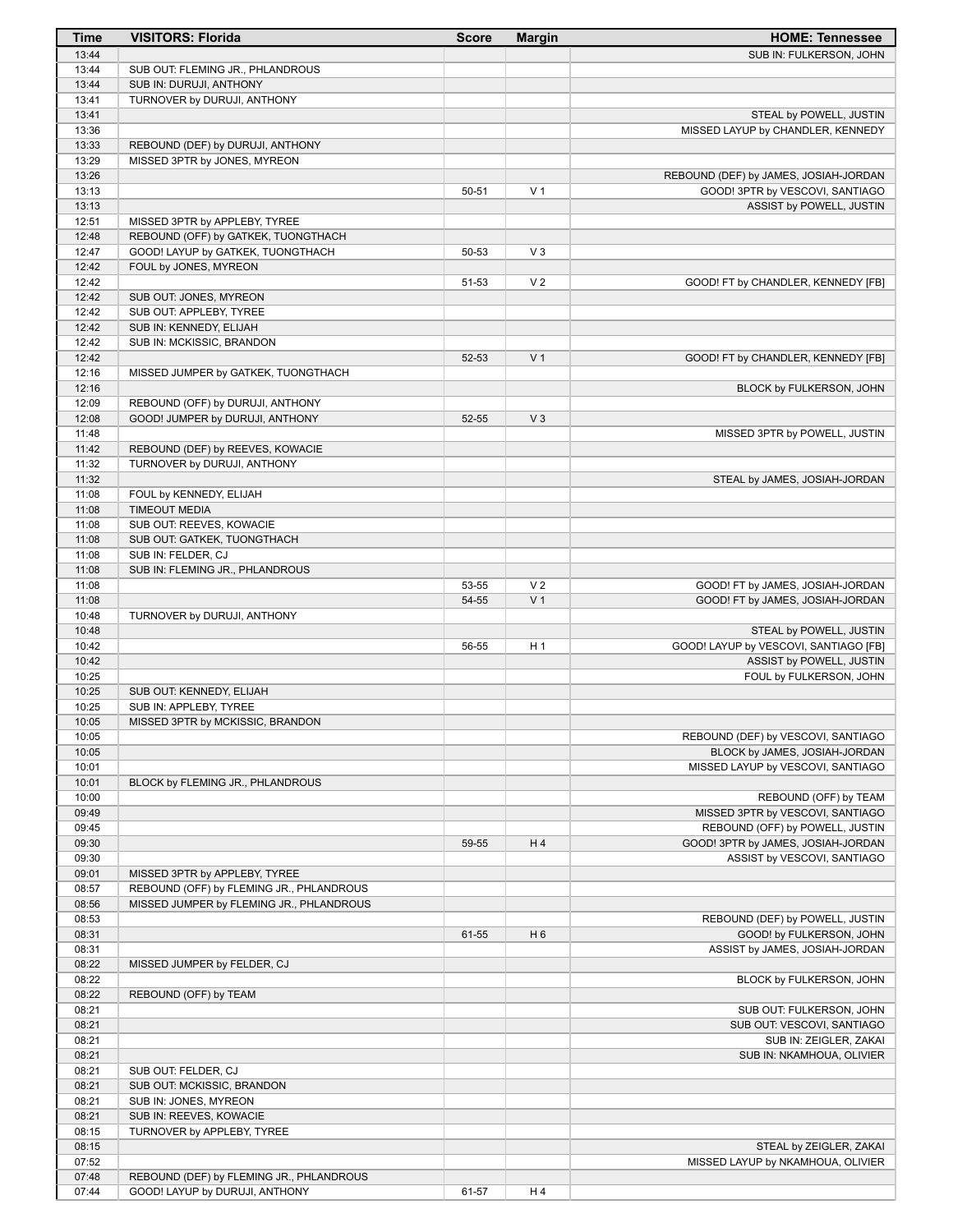| Time           | <b>VISITORS: Florida</b>                               | <b>Score</b> | <b>Margin</b>  | <b>HOME: Tennessee</b>                                 |
|----------------|--------------------------------------------------------|--------------|----------------|--------------------------------------------------------|
| 07:44          | ASSIST by FLEMING JR., PHLANDROUS                      |              |                |                                                        |
| 07:37          |                                                        | 63-57        | H <sub>6</sub> | GOOD! LAYUP by NKAMHOUA, OLIVIER [FB]                  |
| 07:37          |                                                        |              |                | ASSIST by CHANDLER, KENNEDY                            |
| 07:09          | GOOD! LAYUP by DURUJI, ANTHONY                         | 63-59        | H4             |                                                        |
| 06:51          |                                                        | 65-59        | H <sub>6</sub> | GOOD! JUMPER by CHANDLER, KENNEDY                      |
| 06:51<br>06:34 | MISSED 3PTR by JONES, MYREON                           |              |                | ASSIST by ZEIGLER, ZAKAI                               |
| 06:32          |                                                        |              |                | REBOUND (DEF) by NKAMHOUA, OLIVIER                     |
| 06:31          | <b>TIMEOUT MEDIA</b>                                   |              |                |                                                        |
| 06:31          |                                                        |              |                | SUB OUT: POWELL, JUSTIN                                |
| 06:31          |                                                        |              |                | SUB IN: VESCOVI, SANTIAGO                              |
| 06:31          | SUB OUT: DURUJI, ANTHONY                               |              |                |                                                        |
| 06:31          | SUB IN: GATKEK, TUONGTHACH                             |              |                |                                                        |
| 06:12          |                                                        |              |                | MISSED LAYUP by CHANDLER, KENNEDY                      |
| 06:08          | REBOUND (DEF) by GATKEK, TUONGTHACH                    |              |                |                                                        |
| 06:00          | GOOD! 3PTR by JONES, MYREON                            | 65-62        | $H_3$          |                                                        |
| 06:00          | ASSIST by APPLEBY, TYREE                               |              |                |                                                        |
| 05:42<br>05:42 | SUB OUT: GATKEK, TUONGTHACH                            |              |                | TURNOVER by NKAMHOUA, OLIVIER                          |
| 05:42          | SUB IN: DURUJI, ANTHONY                                |              |                |                                                        |
| 05:30          | MISSED 3PTR by FLEMING JR., PHLANDROUS                 |              |                |                                                        |
| 05:26          | REBOUND (OFF) by DURUJI, ANTHONY                       |              |                |                                                        |
| 05:24          | MISSED 3PTR by REEVES, KOWACIE                         |              |                |                                                        |
| 05:20          |                                                        |              |                | REBOUND (DEF) by ZEIGLER, ZAKAI                        |
| 05:13          |                                                        |              |                | MISSED 3PTR by VESCOVI, SANTIAGO                       |
| 05:09          | REBOUND (DEF) by REEVES, KOWACIE                       |              |                |                                                        |
| 04:47          | MISSED 3PTR by FLEMING JR., PHLANDROUS                 |              |                |                                                        |
| 04:43          |                                                        |              |                | REBOUND (DEF) by JAMES, JOSIAH-JORDAN                  |
| 04:32          |                                                        |              |                | MISSED 3PTR by CHANDLER, KENNEDY                       |
| 04:26          | REBOUND (DEF) by JONES, MYREON                         |              |                |                                                        |
| 04:15<br>04:15 | TURNOVER by APPLEBY, TYREE                             |              |                |                                                        |
| 04:15          |                                                        |              |                | SUB OUT: NKAMHOUA, OLIVIER<br>SUB IN: FULKERSON, JOHN  |
| 04:15          | SUB OUT: FLEMING JR., PHLANDROUS                       |              |                |                                                        |
| 04:15          | SUB IN: MCKISSIC, BRANDON                              |              |                |                                                        |
| 04:00          |                                                        | 67-62        | H <sub>5</sub> | GOOD! JUMPER by FULKERSON, JOHN                        |
| 04:00          |                                                        |              |                | ASSIST by CHANDLER, KENNEDY                            |
| 04:00          | FOUL by DURUJI, ANTHONY                                |              |                |                                                        |
| 04:00          | <b>TIMEOUT MEDIA</b>                                   |              |                |                                                        |
| 04:00          | SUB OUT: REEVES, KOWACIE                               |              |                |                                                        |
| 04:00          | SUB IN: FLEMING JR., PHLANDROUS                        |              |                |                                                        |
| 04:00<br>03:50 |                                                        | 68-62        | H <sub>6</sub> | GOOD! FT by FULKERSON, JOHN<br>FOUL by FULKERSON, JOHN |
| 03:50          | GOOD! FT by DURUJI, ANTHONY                            | 68-63        | H <sub>5</sub> |                                                        |
| 03:50          | GOOD! FT by DURUJI, ANTHONY                            | 68-64        | H4             |                                                        |
| 03:21          |                                                        | 70-64        | H <sub>6</sub> | GOOD! JUMPER by FULKERSON, JOHN                        |
| 03:21          |                                                        |              |                | ASSIST by JAMES, JOSIAH-JORDAN                         |
| 02:51          | MISSED JUMPER by DURUJI, ANTHONY                       |              |                |                                                        |
| 02:45          |                                                        |              |                | REBOUND (DEF) by JAMES, JOSIAH-JORDAN                  |
| 02:34          |                                                        |              |                | TURNOVER by CHANDLER, KENNEDY                          |
| 02:34          | STEAL by FLEMING JR., PHLANDROUS                       |              |                |                                                        |
| 02:32          | TIMEOUT 30SEC                                          |              |                |                                                        |
| 02:24          | GOOD! JUMPER by JONES, MYREON                          | 70-66        | H4             |                                                        |
| 02:24<br>02:00 | ASSIST by DURUJI, ANTHONY<br>FOUL by MCKISSIC, BRANDON |              |                |                                                        |
| 01:45          |                                                        |              |                | MISSED JUMPER by CHANDLER, KENNEDY                     |
| 01:39          | REBOUND (DEF) by APPLEBY, TYREE                        |              |                |                                                        |
| 01:35          | MISSED 3PTR by MCKISSIC, BRANDON                       |              |                |                                                        |
| 01:35          |                                                        |              |                | REBOUND (DEADB) by TEAM                                |
| 01:02          |                                                        |              |                | MISSED 3PTR by JAMES, JOSIAH-JORDAN                    |
| 01:01          |                                                        |              |                | REBOUND (DEADB) by TEAM                                |
| 01:01          | FOUL by DURUJI, ANTHONY                                |              |                |                                                        |
| 00:59          |                                                        | 71-66        | H <sub>5</sub> | GOOD! FT by VESCOVI, SANTIAGO                          |
| 00:59          |                                                        | 72-66        | H <sub>6</sub> | GOOD! FT by VESCOVI, SANTIAGO                          |
| 00:59<br>00:42 | TURNOVER by DURUJI, ANTHONY<br>FOUL by DURUJI, ANTHONY |              |                |                                                        |
| 00:41          | SUB OUT: DURUJI, ANTHONY                               |              |                |                                                        |
| 00:41          | SUB IN: KENNEDY, ELIJAH                                |              |                |                                                        |
| 00:41          |                                                        | 73-66        | H 7            | GOOD! FT by CHANDLER, KENNEDY                          |
| 00:41          |                                                        |              |                | SUB OUT: FULKERSON, JOHN                               |
| 00:41          |                                                        |              |                | SUB IN: MASHACK, JAHMAI                                |
| 00:41          |                                                        | 74-66        | H <sub>8</sub> | GOOD! FT by CHANDLER, KENNEDY                          |
| 00:34          | GOOD! JUMPER by FLEMING JR., PHLANDROUS                | 74-68        | H <sub>6</sub> |                                                        |
| 00:34          | ASSIST by JONES, MYREON                                |              |                |                                                        |
| 00:34          |                                                        |              |                | TIMEOUT 30SEC                                          |
| 00:34          |                                                        |              |                | SUB OUT: MASHACK, JAHMAI                               |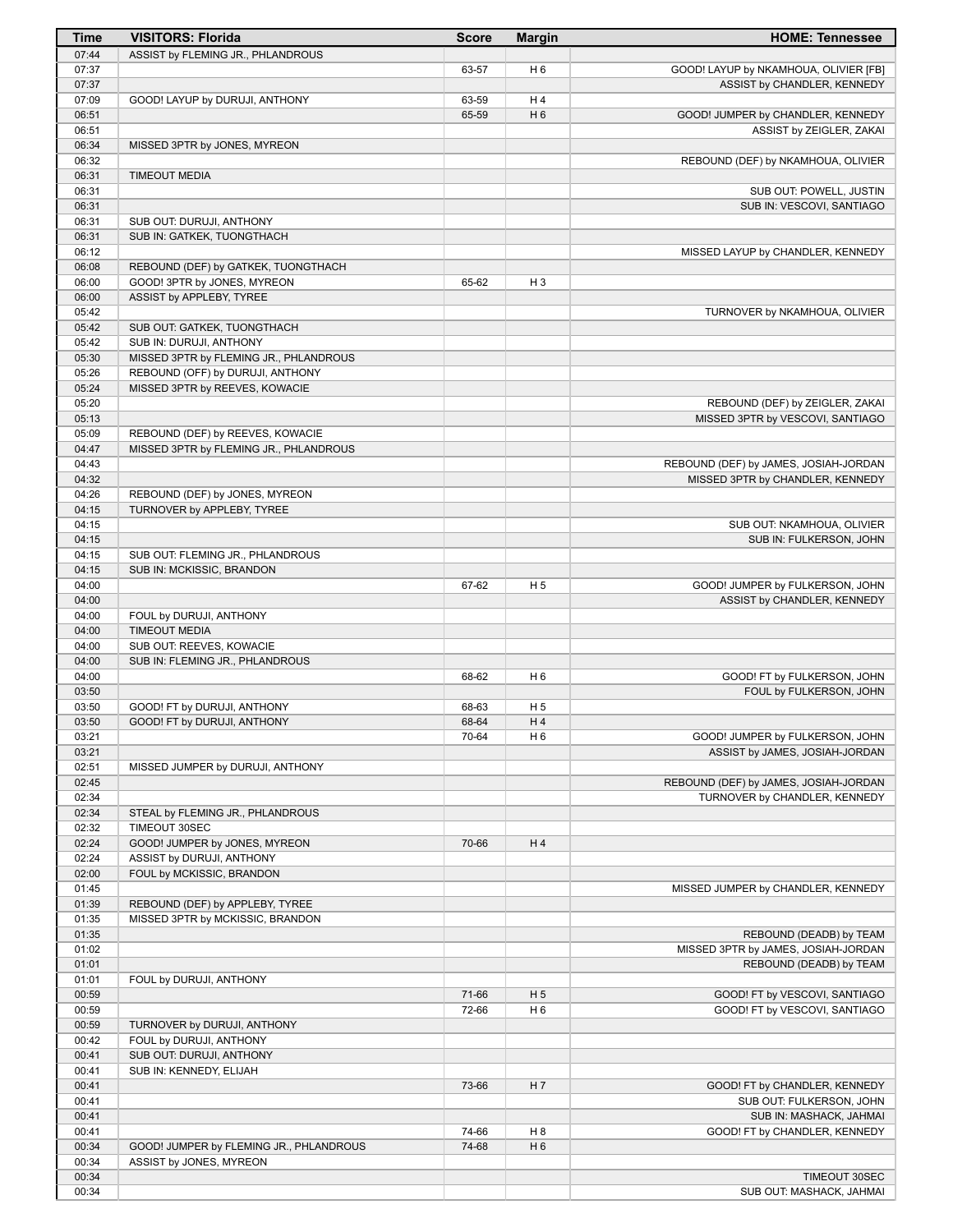| <b>Time</b> | <b>VISITORS: Florida</b>                 | <b>Score</b> | <b>Margin</b>  | <b>HOME: Tennessee</b>                |
|-------------|------------------------------------------|--------------|----------------|---------------------------------------|
| 00:34       |                                          |              |                | SUB IN: FULKERSON, JOHN               |
| 00:34       | SUB OUT: KENNEDY, ELIJAH                 |              |                |                                       |
| 00:34       | SUB OUT: MCKISSIC, BRANDON               |              |                |                                       |
| 00:34       | SUB IN: REEVES, KOWACIE                  |              |                |                                       |
| 00:34       | SUB IN: GATKEK, TUONGTHACH               |              |                |                                       |
| 00:33       |                                          |              |                | TURNOVER by JAMES, JOSIAH-JORDAN      |
| 00:33       |                                          |              |                | SUB OUT: FULKERSON, JOHN              |
| 00:33       |                                          |              |                | SUB IN: MASHACK, JAHMAI               |
| 00:33       | SUB OUT: GATKEK, TUONGTHACH              |              |                |                                       |
| 00:33       | SUB IN: KENNEDY, ELIJAH                  |              |                |                                       |
| 00:31       | GOOD! 3PTR by APPLEBY, TYREE             | 74-71        | $H_3$          |                                       |
| 00:31       | ASSIST by JONES, MYREON                  |              |                |                                       |
| 00:30       | FOUL by KENNEDY, ELIJAH                  |              |                |                                       |
| 00:30       |                                          | 75-71        | H <sub>4</sub> | GOOD! FT by VESCOVI, SANTIAGO         |
| 00:30       |                                          | 76-71        | H <sub>5</sub> | GOOD! FT by VESCOVI, SANTIAGO         |
| 00:22       | MISSED JUMPER by FLEMING JR., PHLANDROUS |              |                |                                       |
| 00:22       |                                          |              |                | REBOUND (DEF) by JAMES, JOSIAH-JORDAN |
| 00:20       |                                          |              |                | TURNOVER by JAMES, JOSIAH-JORDAN      |
| 00:20       | STEAL by KENNEDY, ELIJAH                 |              |                |                                       |
| 00:16       | MISSED 3PTR by KENNEDY, ELIJAH           |              |                |                                       |
| 00:16       | REBOUND (OFF) by FLEMING JR., PHLANDROUS |              |                |                                       |
| 00:16       |                                          |              |                | SUB OUT: MASHACK, JAHMAI              |
| 00:16       |                                          |              |                | SUB IN: POWELL, JUSTIN                |
| 00:16       | SUB OUT: KENNEDY, ELIJAH                 |              |                |                                       |
| 00:16       | SUB IN: GATKEK, TUONGTHACH               |              |                |                                       |
| 00:12       | FOUL by REEVES, KOWACIE                  |              |                |                                       |
| 00:12       |                                          | $77 - 71$    | H <sub>6</sub> | GOOD! FT by CHANDLER, KENNEDY         |
| 00:12       | SUB OUT: GATKEK, TUONGTHACH              |              |                |                                       |
| 00:12       | SUB IN: KENNEDY, ELIJAH                  |              |                |                                       |
| 00:12       |                                          | 78-71        | H <sub>7</sub> | GOOD! FT by CHANDLER, KENNEDY         |
| 00:08       | MISSED 3PTR by APPLEBY, TYREE            |              |                |                                       |
| 00:08       |                                          |              |                | REBOUND (DEF) by JAMES, JOSIAH-JORDAN |

# **Florida 71, Tennessee 78**

| <b>Points (This Period)</b> | <b>FLA</b>     | <b>TENN</b>    |
|-----------------------------|----------------|----------------|
| In the Paint                | 16             | 18             |
| Off Turns                   | 5              | 12             |
| 2nd Chance                  |                |                |
| <b>Fast Break</b>           |                |                |
| Bench                       |                | 12             |
| Per Poss                    | 0.784<br>13/37 | 1.189<br>21/37 |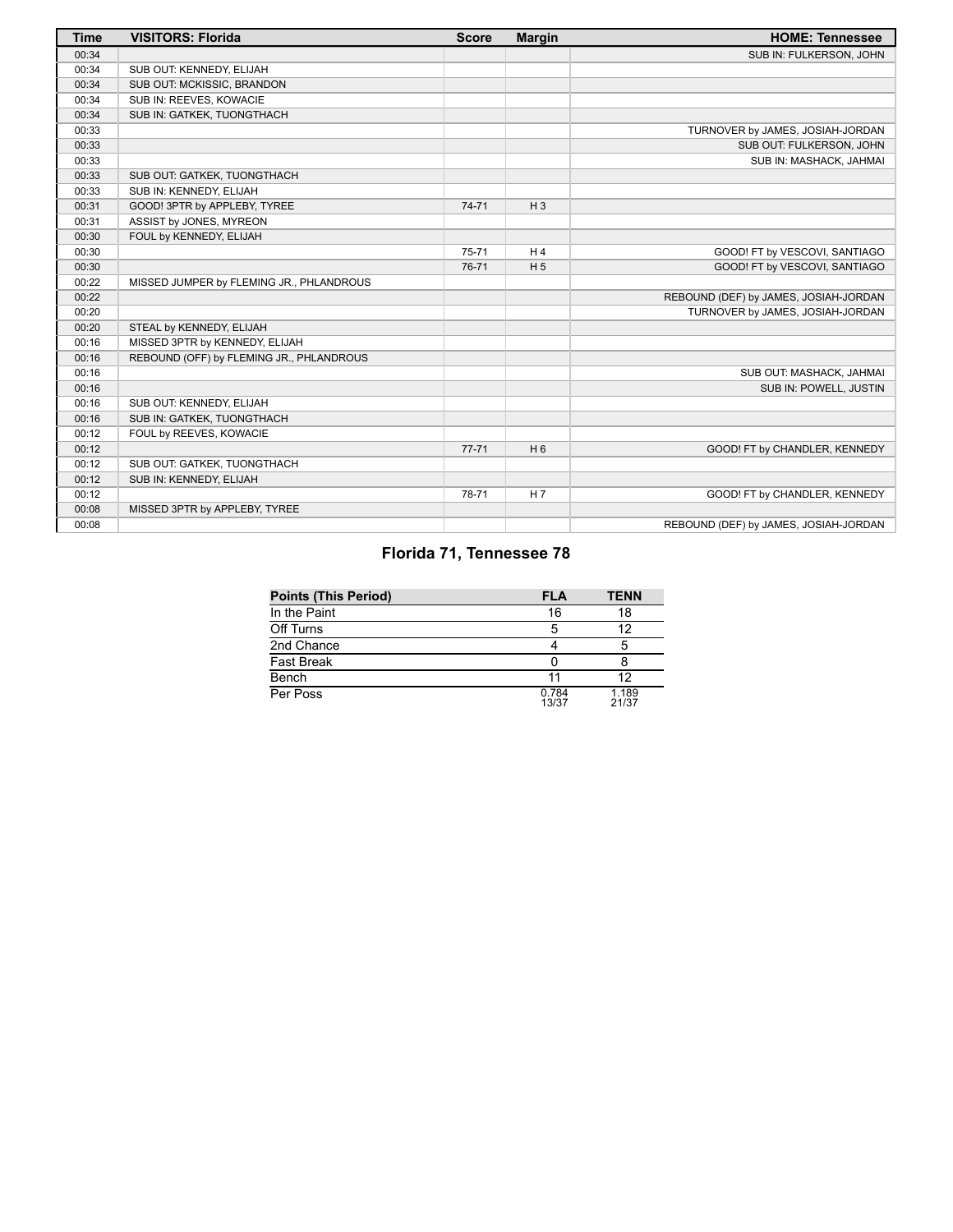#### **Official Scoring/Possession Reference Chart Florida vs Tennessee Period 1 January 26, 2022 at Thompson-Boling Arena**



#### **Period 1**

#### **Starters:**

Florida: 4 DURUJI,ANTHONY (F); 14 REEVES,KOWACIE (G); 22 APPLEBY,TYREE (G); 23 MCKISSIC,BRANDON (G); 33 JITOBOH,JASON (C);<br>Tennessee: 1 CHANDLER,KENNEDY (G); 13 NKAMHOUA,OLIVIER (F); 25 VESCOVI,SANTIAGO (G); 30 JAMES,JOSIA

| Time  | <b>VISITORS: Florida</b>                | <b>Score</b> | <b>Margin</b>   | <b>HOME: Tennessee</b>                |
|-------|-----------------------------------------|--------------|-----------------|---------------------------------------|
| 19:44 | GOOD! 3PTR by REEVES, KOWACIE           | $0 - 3$      | $V_3$           |                                       |
| 19:17 |                                         | $3-3$        | Τ               | GOOD! 3PTR by VESCOVI, SANTIAGO       |
| 18:41 | GOOD! by JITOBOH, JASON                 | $3-5$        | V <sub>2</sub>  |                                       |
| 18:16 |                                         | $5-5$        | T               | GOOD! JUMPER by CHANDLER, KENNEDY     |
| 17:50 |                                         | $8 - 5$      | H <sub>3</sub>  | GOOD! 3PTR by VESCOVI, SANTIAGO       |
| 17:21 | GOOD! 3PTR by APPLEBY, TYREE            | $8 - 8$      | $\mathsf{T}$    |                                       |
| 17:07 |                                         | $10 - 8$     | H <sub>2</sub>  | GOOD! LAYUP by CHANDLER, KENNEDY [FB] |
| 16:05 | GOOD! 3PTR by APPLEBY, TYREE            | $10 - 11$    | V <sub>1</sub>  |                                       |
| 15:38 | GOOD! LAYUP by MCKISSIC, BRANDON [FB]   | $10 - 13$    | $V_3$           |                                       |
| 14:43 | GOOD! LAYUP by DURUJI, ANTHONY [FB]     | $10 - 15$    | V <sub>5</sub>  |                                       |
| 14:00 | GOOD! 3PTR by MCKISSIC, BRANDON         | $10 - 18$    | V8              |                                       |
| 13:24 | GOOD! 3PTR by MCKISSIC, BRANDON         | $10 - 21$    | V <sub>11</sub> |                                       |
| 11:58 | GOOD! DUNK by JONES, MYREON [FB]        | $10 - 23$    | V <sub>13</sub> |                                       |
| 10:55 |                                         | 13-23        | $V$ 10          | GOOD! 3PTR by ZEIGLER, ZAKAI          |
| 10:07 |                                         | 16-23        | V <sub>7</sub>  | GOOD! 3PTR by ZEIGLER, ZAKAI          |
| 09:41 |                                         | 19-23        | V <sub>4</sub>  | GOOD! 3PTR by CHANDLER, KENNEDY [FB]  |
| 08:44 |                                         | 21-23        | V <sub>2</sub>  | GOOD! JUMPER by CHANDLER, KENNEDY     |
| 07:45 | GOOD! 3PTR by REEVES, KOWACIE           | 21-26        | V <sub>5</sub>  |                                       |
| 07:22 |                                         | 24-26        | V <sub>2</sub>  | GOOD! 3PTR by POWELL, JUSTIN          |
| 06:59 | GOOD! DUNK by DURUJI, ANTHONY           | 24-28        | V <sub>4</sub>  |                                       |
| 04:40 | GOOD! LAYUP by JONES, MYREON [FB]       | 24-30        | $V_6$           |                                       |
| 04:40 | GOOD! FT by JONES, MYREON [FB]          | 24-31        | V <sub>7</sub>  |                                       |
| 03:54 | GOOD! 3PTR by FLEMING JR., PHLANDROUS   | 24-34        | $V$ 10          |                                       |
| 03:04 | GOOD! JUMPER by FLEMING JR., PHLANDROUS | 24-36        | V <sub>12</sub> |                                       |
| 02:45 |                                         | 25-36        | V <sub>11</sub> | GOOD! FT by FULKERSON, JOHN           |
| 02:45 |                                         | 26-36        | $V$ 10          | GOOD! FT by FULKERSON, JOHN           |
| 02:45 | GOOD! FT by APPLEBY, TYREE              | 26-37        | V <sub>11</sub> |                                       |
| 02:45 | GOOD! FT by APPLEBY, TYREE              | 26-38        | V <sub>12</sub> |                                       |
| 01:50 |                                         | 27-38        | V <sub>11</sub> | GOOD! FT by VESCOVI, SANTIAGO         |
| 01:50 |                                         | 28-38        | $V$ 10          | GOOD! FT by VESCOVI, SANTIAGO         |
| 01:31 | GOOD! JUMPER by FLEMING JR., PHLANDROUS | 28-40        | V <sub>12</sub> |                                       |
| 01:19 |                                         | $31 - 40$    | V <sub>9</sub>  | GOOD! 3PTR by VESCOVI, SANTIAGO       |
| 01:01 | GOOD! FT by APPLEBY, TYREE              | $31 - 41$    | $V$ 10          |                                       |
| 01:01 | GOOD! FT by APPLEBY, TYREE              | 31-42        | V <sub>11</sub> |                                       |
| 00:41 |                                         | 34-42        | V8              | GOOD! 3PTR by VESCOVI, SANTIAGO       |

**Florida 42, Tennessee 34**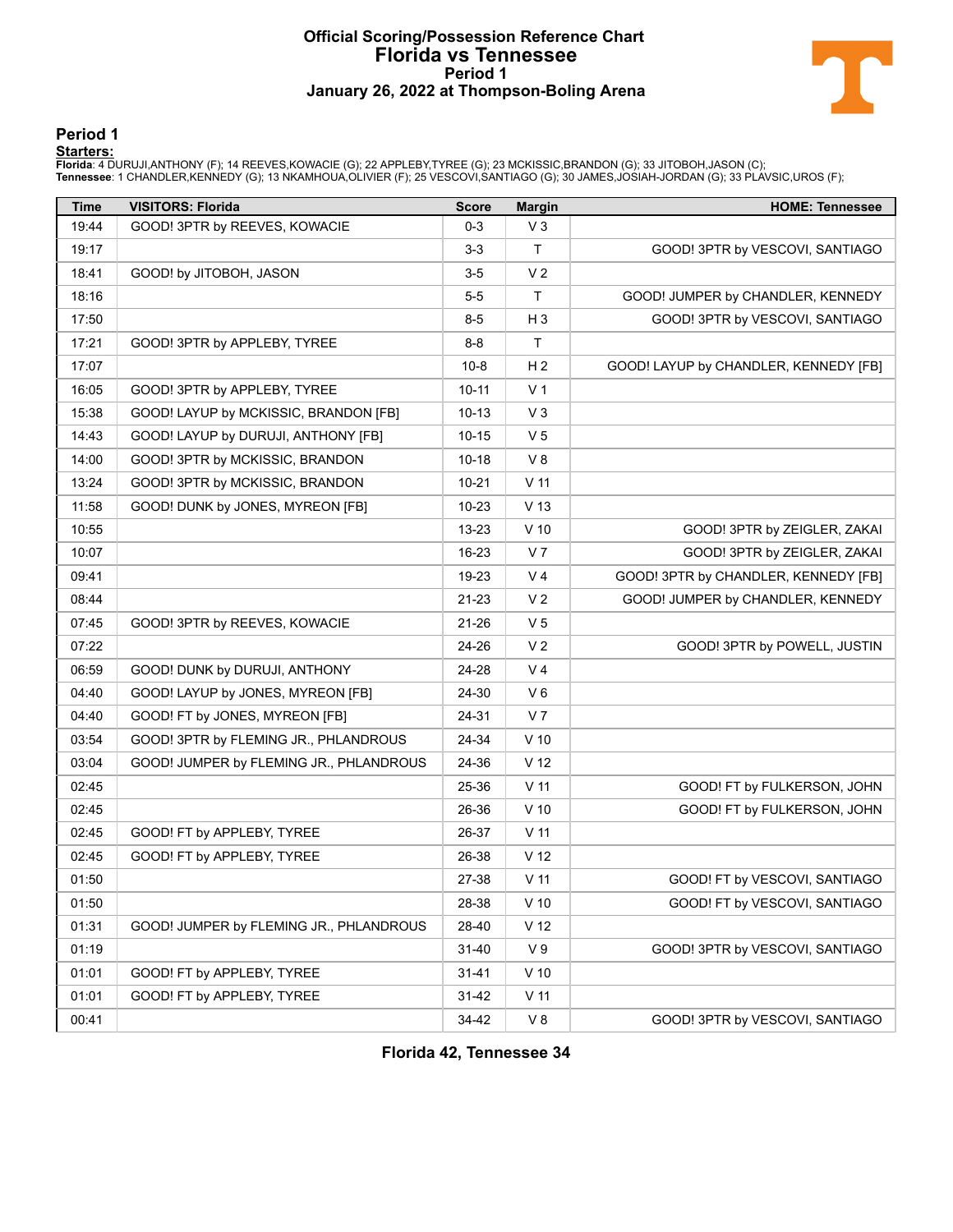#### **Official Scoring/Possession Reference Chart Florida vs Tennessee Period 2 January 26, 2022 at Thompson-Boling Arena**



#### **Period 2**

#### **Starters:**

Florida: 4 DURUJI,ANTHONY (F); 14 REEVES,KOWACIE (G); 22 APPLEBY,TYREE (G); 23 MCKISSIC,BRANDON (G); 33 JITOBOH,JASON (C);<br>Tennessee: 1 CHANDLER,KENNEDY (G); 13 NKAMHOUA,OLIVIER (F); 25 VESCOVI,SANTIAGO (G); 30 JAMES,JOSIA

| <b>Time</b> | <b>VISITORS: Florida</b>                | <b>Score</b> | <b>Margin</b>  | <b>HOME: Tennessee</b>                |
|-------------|-----------------------------------------|--------------|----------------|---------------------------------------|
| 19:46       | GOOD! FT by DURUJI, ANTHONY             | 34-43        | V <sub>9</sub> |                                       |
| 19:46       | GOOD! FT by DURUJI, ANTHONY             | 34-44        | $V$ 10         |                                       |
| 19:29       |                                         | 36-44        | V8             | GOOD! LAYUP by ZEIGLER, ZAKAI         |
| 19:13       | GOOD! JUMPER by DURUJI, ANTHONY         | 36-46        | $V$ 10         |                                       |
| 18:56       |                                         | 38-46        | V8             | GOOD! DUNK by JAMES, JOSIAH-JORDAN    |
| 17:56       |                                         | 41-46        | V <sub>5</sub> | GOOD! 3PTR by ZEIGLER, ZAKAI          |
| 17:38       | GOOD! LAYUP by FLEMING JR., PHLANDROUS  | 41-48        | V <sub>7</sub> |                                       |
| 17:05       |                                         | 43-48        | V <sub>5</sub> | GOOD! JUMPER by JAMES, JOSIAH-JORDAN  |
| 16:01       |                                         | 45-48        | V <sub>3</sub> | GOOD! by NKAMHOUA, OLIVIER            |
| 14:58       |                                         | 47-48        | V <sub>1</sub> | GOOD! LAYUP by NKAMHOUA, OLIVIER [FB] |
| 14:30       | GOOD! 3PTR by APPLEBY, TYREE            | 47-51        | V <sub>4</sub> |                                       |
| 13:13       |                                         | 50-51        | V <sub>1</sub> | GOOD! 3PTR by VESCOVI, SANTIAGO       |
| 12:47       | GOOD! LAYUP by GATKEK, TUONGTHACH       | 50-53        | V <sub>3</sub> |                                       |
| 12:42       |                                         | 51-53        | V <sub>2</sub> | GOOD! FT by CHANDLER, KENNEDY [FB]    |
| 12:42       |                                         | 52-53        | V <sub>1</sub> | GOOD! FT by CHANDLER, KENNEDY [FB]    |
| 12:08       | GOOD! JUMPER by DURUJI, ANTHONY         | 52-55        | V <sub>3</sub> |                                       |
| 11:08       |                                         | 53-55        | V <sub>2</sub> | GOOD! FT by JAMES, JOSIAH-JORDAN      |
| 11:08       |                                         | 54-55        | V <sub>1</sub> | GOOD! FT by JAMES, JOSIAH-JORDAN      |
| 10:42       |                                         | 56-55        | H <sub>1</sub> | GOOD! LAYUP by VESCOVI, SANTIAGO [FB] |
| 09:30       |                                         | 59-55        | H4             | GOOD! 3PTR by JAMES, JOSIAH-JORDAN    |
| 08:31       |                                         | 61-55        | H <sub>6</sub> | GOOD! by FULKERSON, JOHN              |
| 07:44       | GOOD! LAYUP by DURUJI, ANTHONY          | 61-57        | H 4            |                                       |
| 07:37       |                                         | 63-57        | H <sub>6</sub> | GOOD! LAYUP by NKAMHOUA, OLIVIER [FB] |
| 07:09       | GOOD! LAYUP by DURUJI, ANTHONY          | 63-59        | H4             |                                       |
| 06:51       |                                         | 65-59        | H <sub>6</sub> | GOOD! JUMPER by CHANDLER, KENNEDY     |
| 06:00       | GOOD! 3PTR by JONES, MYREON             | 65-62        | H <sub>3</sub> |                                       |
| 04:00       |                                         | 67-62        | H <sub>5</sub> | GOOD! JUMPER by FULKERSON, JOHN       |
| 04:00       |                                         | 68-62        | H <sub>6</sub> | GOOD! FT by FULKERSON, JOHN           |
| 03:50       | GOOD! FT by DURUJI, ANTHONY             | 68-63        | H <sub>5</sub> |                                       |
| 03:50       | GOOD! FT by DURUJI, ANTHONY             | 68-64        | H4             |                                       |
| 03:21       |                                         | 70-64        | H <sub>6</sub> | GOOD! JUMPER by FULKERSON, JOHN       |
| 02:24       | GOOD! JUMPER by JONES, MYREON           | 70-66        | H4             |                                       |
| 00:59       |                                         | 71-66        | H 5            | GOOD! FT by VESCOVI, SANTIAGO         |
| 00:59       |                                         | 72-66        | H 6            | GOOD! FT by VESCOVI, SANTIAGO         |
| 00:41       |                                         | 73-66        | H 7            | GOOD! FT by CHANDLER, KENNEDY         |
| 00:41       |                                         | 74-66        | H <sub>8</sub> | GOOD! FT by CHANDLER, KENNEDY         |
| 00:34       | GOOD! JUMPER by FLEMING JR., PHLANDROUS | 74-68        | H <sub>6</sub> |                                       |
| 00:31       | GOOD! 3PTR by APPLEBY, TYREE            | 74-71        | $H_3$          |                                       |
| 00:30       |                                         | 75-71        | H 4            | GOOD! FT by VESCOVI, SANTIAGO         |
| 00:30       |                                         | 76-71        | H <sub>5</sub> | GOOD! FT by VESCOVI, SANTIAGO         |
| 00:12       |                                         | 77-71        | H <sub>6</sub> | GOOD! FT by CHANDLER, KENNEDY         |
| 00:12       |                                         | 78-71        | H 7            | GOOD! FT by CHANDLER, KENNEDY         |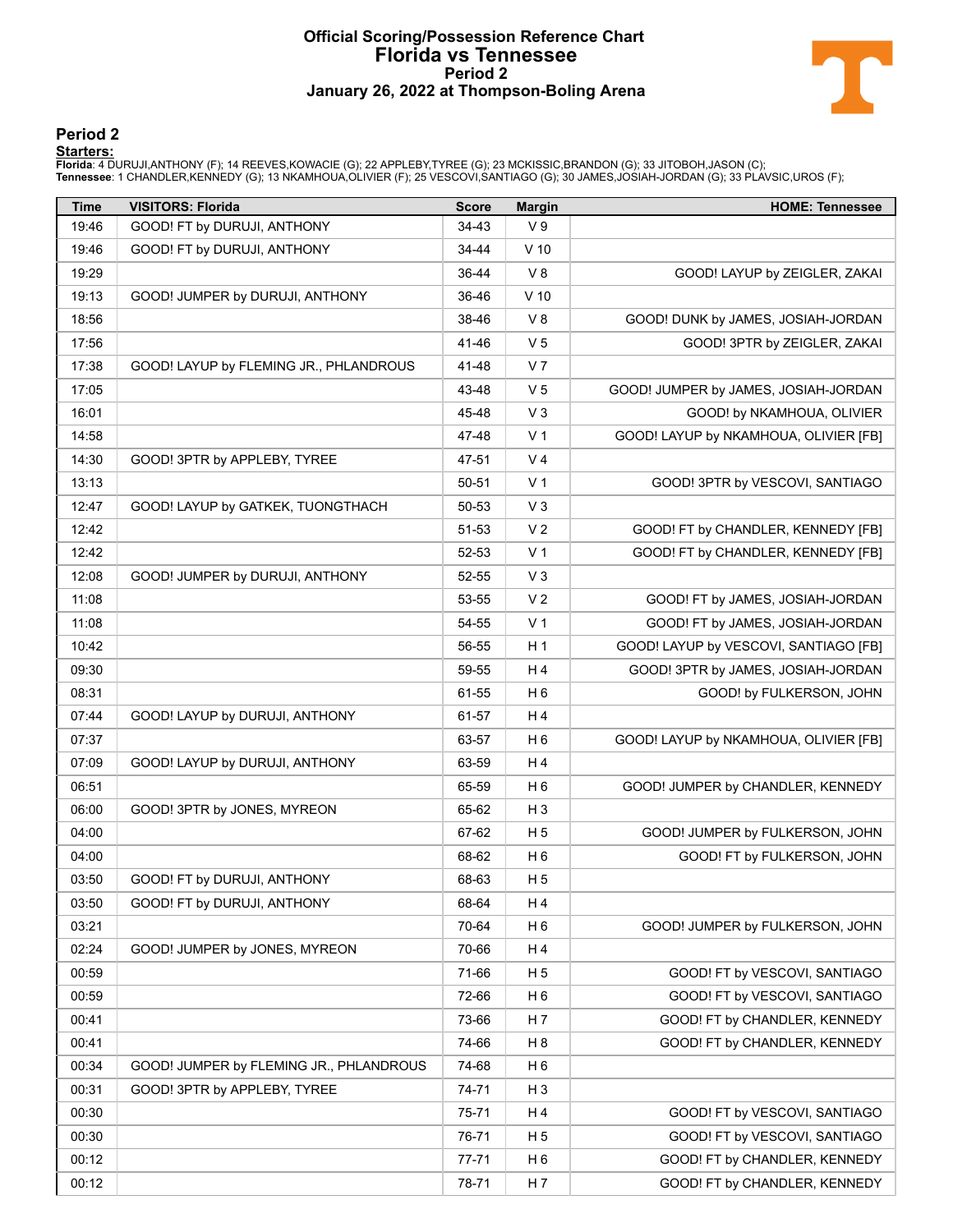**Florida 71, Tennessee 78**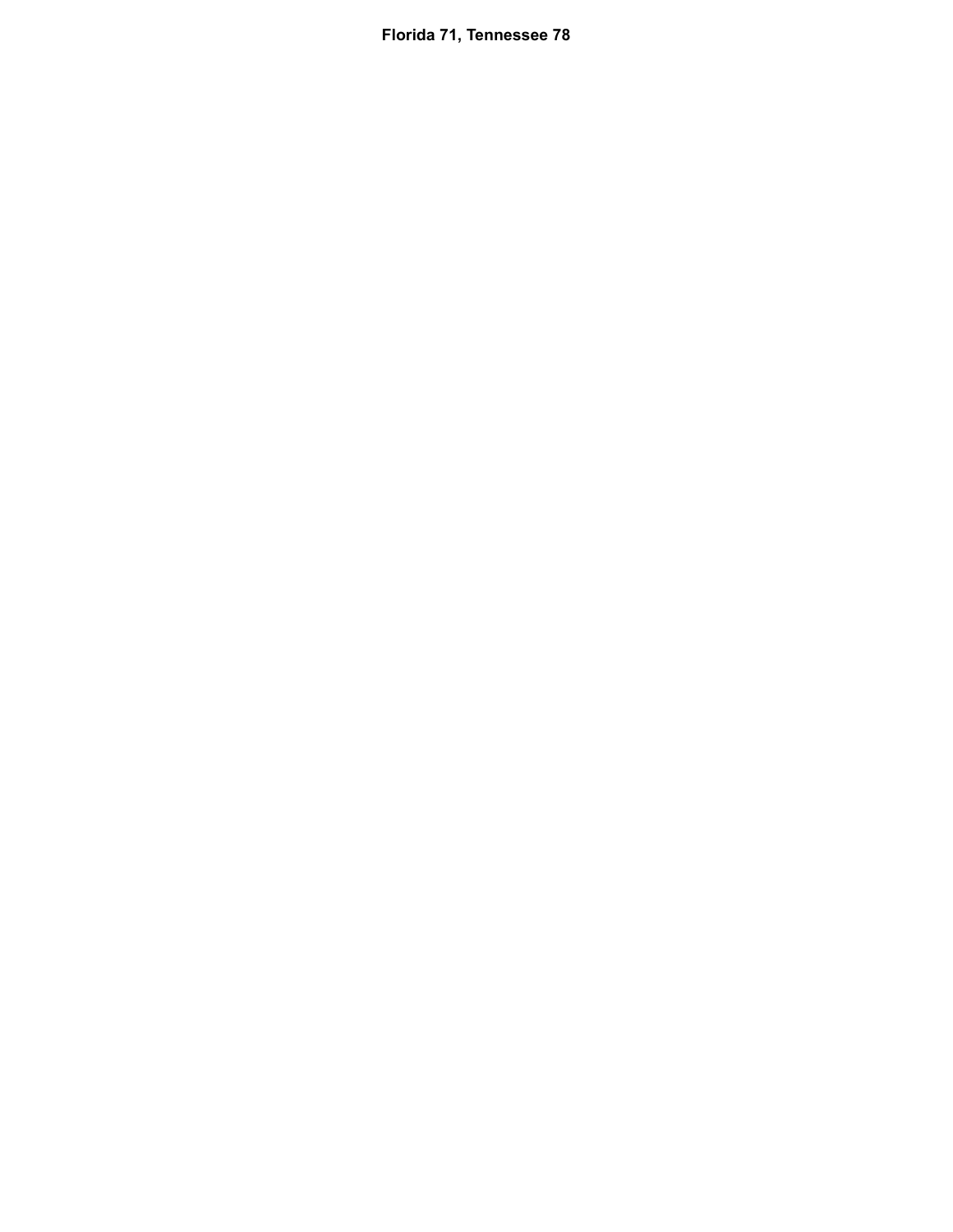#### **Official Substitutions Log Florida vs Tennessee Period 1 January 26, 2022 at Thompson-Boling Arena**



| <b>VISITORS: Florida</b>                                    | <b>Time</b>    | <b>Score</b> | <b>HOME: Tennessee</b>                                  |
|-------------------------------------------------------------|----------------|--------------|---------------------------------------------------------|
| 4 DURUJI, ANTHONY                                           |                |              | 1 CHANDLER, KENNEDY                                     |
| 14 REEVES, KOWACIE                                          |                |              | 13 NKAMHOUA, OLIVIER                                    |
| 22 APPLEBY.TYREE                                            |                |              | 25 VESCOVI, SANTIAGO                                    |
| 23 MCKISSIC, BRANDON                                        |                |              | 30 JAMES, JOSIAH-JORDAN                                 |
| 33 JITOBOH, JASON                                           |                |              | 33 PLAVSIC, UROS                                        |
|                                                             | 15:35          | $13 - 10$    | SUB OUT: NKAMHOUA, OLIVIER                              |
|                                                             | 15:35          |              | SUB OUT: PLAVSIC, UROS                                  |
|                                                             | 15:35          |              | SUB IN: HUNTLEY-HATFIELD, BRANDON                       |
|                                                             | 15:35          |              | SUB IN: FULKERSON, JOHN                                 |
| SUB OUT: 14 REEVES, KOWACIE                                 | 15:35          |              |                                                         |
| SUB OUT: 23 MCKISSIC.BRANDON                                | 15:35          |              |                                                         |
| SUB IN: 0 JONES, MYREON                                     | 15:35          |              |                                                         |
| SUB IN: 24 FLEMING JR., PHLANDROUS                          | 15:35          |              |                                                         |
|                                                             | 15:19          | $13 - 10$    | SUB OUT: CHANDLER, KENNEDY                              |
|                                                             | 15:19          |              | SUB IN: ZEIGLER, ZAKAI                                  |
| SUB OUT: 22 APPLEBY, TYREE                                  | 14:50          | $13 - 10$    |                                                         |
| SUB IN: 23 MCKISSIC, BRANDON                                | 14:50          |              |                                                         |
|                                                             | 13:35          | $18-10$      | SUB OUT: JAMES, JOSIAH-JORDAN<br>SUB IN: POWELL, JUSTIN |
| SUB OUT: 33 JITOBOH, JASON                                  | 13:35<br>13:35 |              |                                                         |
| SUB IN: 32 GATKEK, TUONGTHACH                               | 13:35          |              |                                                         |
|                                                             | 13:35          |              | SUB OUT: VESCOVI, SANTIAGO                              |
|                                                             | 13:35          |              | SUB IN: CHANDLER, KENNEDY                               |
|                                                             | 13:07          | $21 - 10$    | SUB OUT: FULKERSON, JOHN                                |
|                                                             | 13:07          |              | SUB IN: NKAMHOUA, OLIVIER                               |
|                                                             |                | $21 - 10$    |                                                         |
|                                                             | 12:51<br>12:51 |              | SUB OUT: ZEIGLER, ZAKAI<br>SUB IN: VESCOVI, SANTIAGO    |
| SUB OUT: 4 DURUJI, ANTHONY                                  |                |              |                                                         |
| SUB IN: 22 APPLEBY, TYREE                                   | 12:51          |              |                                                         |
|                                                             | 12:51          |              |                                                         |
|                                                             | 11:34<br>11:34 | $23-10$      | SUB OUT: HUNTLEY-HATFIELD, BRANDON                      |
|                                                             | 11:34          |              | SUB OUT: NKAMHOUA, OLIVIER                              |
|                                                             | 11:34          |              | SUB OUT: VESCOVI, SANTIAGO<br>SUB IN: ZEIGLER, ZAKAI    |
|                                                             |                |              |                                                         |
|                                                             | 11:34<br>11:34 |              | SUB IN: JAMES, JOSIAH-JORDAN<br>SUB IN: PLAVSIC, UROS   |
|                                                             | 09:30          | 23-19        |                                                         |
| SUB OUT: 22 APPLEBY, TYREE                                  | 09:30          |              |                                                         |
| SUB OUT: 32 GATKEK, TUONGTHACH<br>SUB IN: 4 DURUJI, ANTHONY | 09:30          |              |                                                         |
| SUB IN: 33 JITOBOH, JASON                                   | 09:30          |              |                                                         |
| SUB OUT: 23 MCKISSIC, BRANDON                               | 09:30          |              |                                                         |
| SUB IN: 22 APPLEBY, TYREE                                   | 09:30          |              |                                                         |
|                                                             | 09:09          | 23-19        | SUB OUT: PLAVSIC UROS                                   |
|                                                             | 09:09          |              | SUB IN: FULKERSON, JOHN                                 |
| SUB OUT: 24 FLEMING JR., PHLANDROUS                         | 08:23          | $23 - 21$    |                                                         |
| SUB IN: 14 REEVES, KOWACIE                                  | 08:23          |              |                                                         |
|                                                             | 06:12          | 28-24        | SUB OUT: FULKERSON, JOHN                                |
|                                                             | 06:12          |              | SUB OUT: POWELL, JUSTIN                                 |
|                                                             | 06:12          |              | SUB IN: NKAMHOUA, OLIVIER                               |
|                                                             | 06:12          |              | SUB IN: MASHACK, JAHMAI                                 |
| SUB OUT: 22 APPLEBY, TYREE                                  | 06:12          |              |                                                         |
| SUB IN: 23 MCKISSIC, BRANDON                                | 06:12          |              |                                                         |
| SUB OUT: 23 MCKISSIC, BRANDON                               | 05:52          | 28-24        |                                                         |
| SUB IN: 22 APPLEBY, TYREE                                   | 05:52          |              |                                                         |
|                                                             | 05:32          | 28-24        | SUB OUT: MASHACK, JAHMAI                                |
|                                                             | 05:32          |              | SUB IN: BAILEY JR., VICTOR                              |
| SUB OUT: 14 REEVES, KOWACIE                                 | 04:40          | $30 - 24$    |                                                         |
| SUB IN: 24 FLEMING JR., PHLANDROUS                          | 04:40          |              |                                                         |
|                                                             | 04:10          | $31 - 24$    | SUB OUT: CHANDLER, KENNEDY                              |
|                                                             | 04:10          |              | SUB IN: POWELL, JUSTIN                                  |
|                                                             | 04:10          |              | SUB OUT: NKAMHOUA, OLIVIER                              |
|                                                             | 04:10          |              | SUB IN: PLAVSIC, UROS                                   |
|                                                             | 03:21          | 34-24        | SUB OUT: BAILEY JR., VICTOR                             |
|                                                             | 03:21          |              | SUB IN: FULKERSON, JOHN                                 |
|                                                             | 02:45          | 36-24        | SUB OUT: ZEIGLER, ZAKAI                                 |
|                                                             | 02:45          |              | SUB IN: VESCOVI, SANTIAGO                               |
|                                                             | 02:45          |              | SUB OUT: POWELL, JUSTIN                                 |
|                                                             | 02:45          |              | SUB IN: ZEIGLER, ZAKAI                                  |
|                                                             | 02:45          |              | SUB OUT: PLAVSIC, UROS                                  |
|                                                             | 02:45          |              | SUB IN: NKAMHOUA, OLIVIER                               |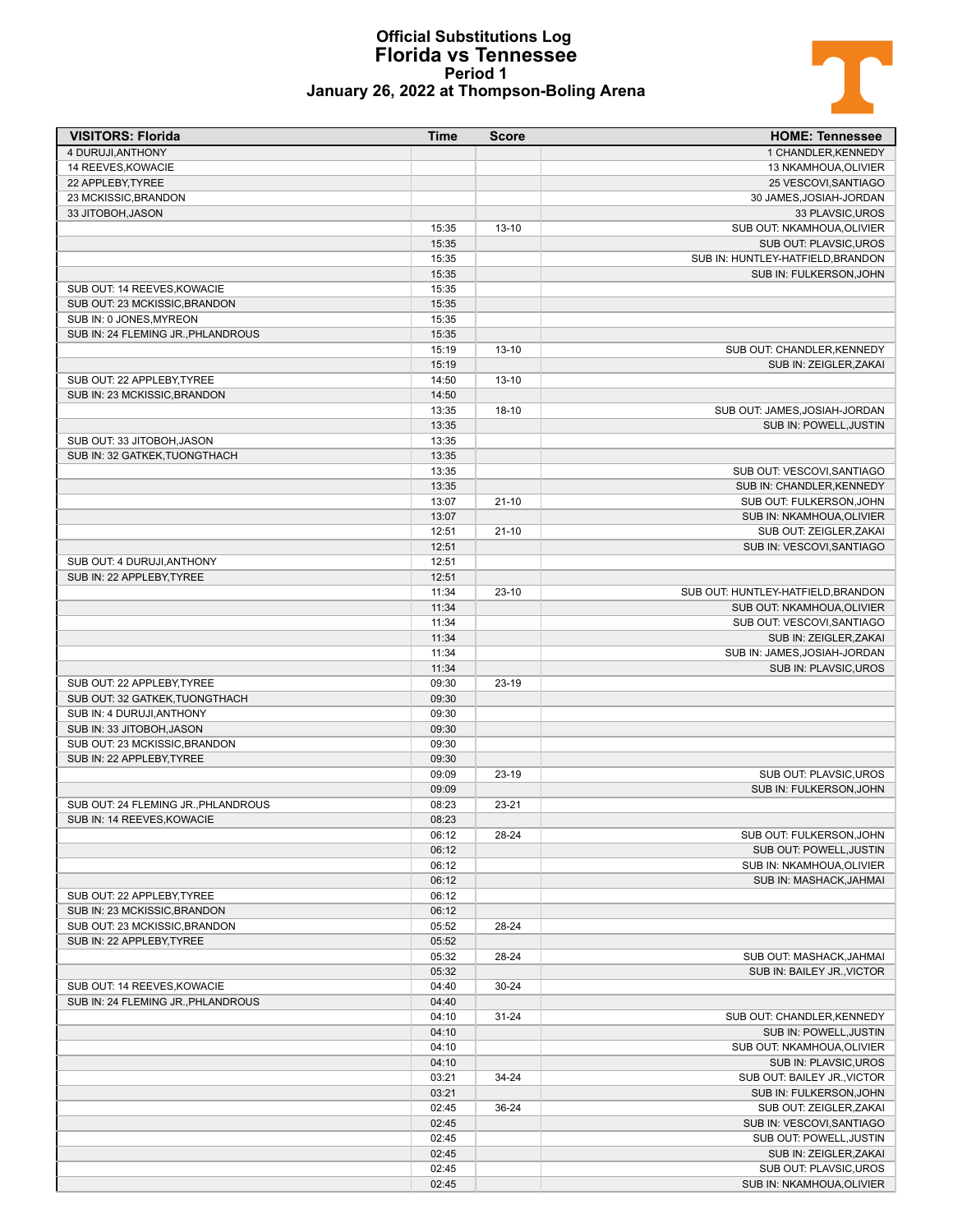| <b>VISITORS: Florida</b>      | <b>Time</b> | <b>Score</b> | <b>HOME: Tennessee</b>     |
|-------------------------------|-------------|--------------|----------------------------|
| SUB OUT: 33 JITOBOH, JASON    | 02:27       | 38-26        |                            |
| SUB IN: 32 GATKEK, TUONGTHACH | 02:27       |              |                            |
| SUB OUT: 0 JONES, MYREON      | 01:50       | 38-26        |                            |
| SUB IN: 14 REEVES, KOWACIE    | 01:50       |              |                            |
|                               | 01:50       |              | SUB OUT: VESCOVI, SANTIAGO |
|                               | 01:50       |              | SUB IN: MASHACK, JAHMAI    |
|                               | 01:29       | 40-28        | SUB OUT: MASHACK, JAHMAI   |
|                               | 01:29       |              | SUB IN: VESCOVI, SANTIAGO  |

**Florida 42, Tennessee 34**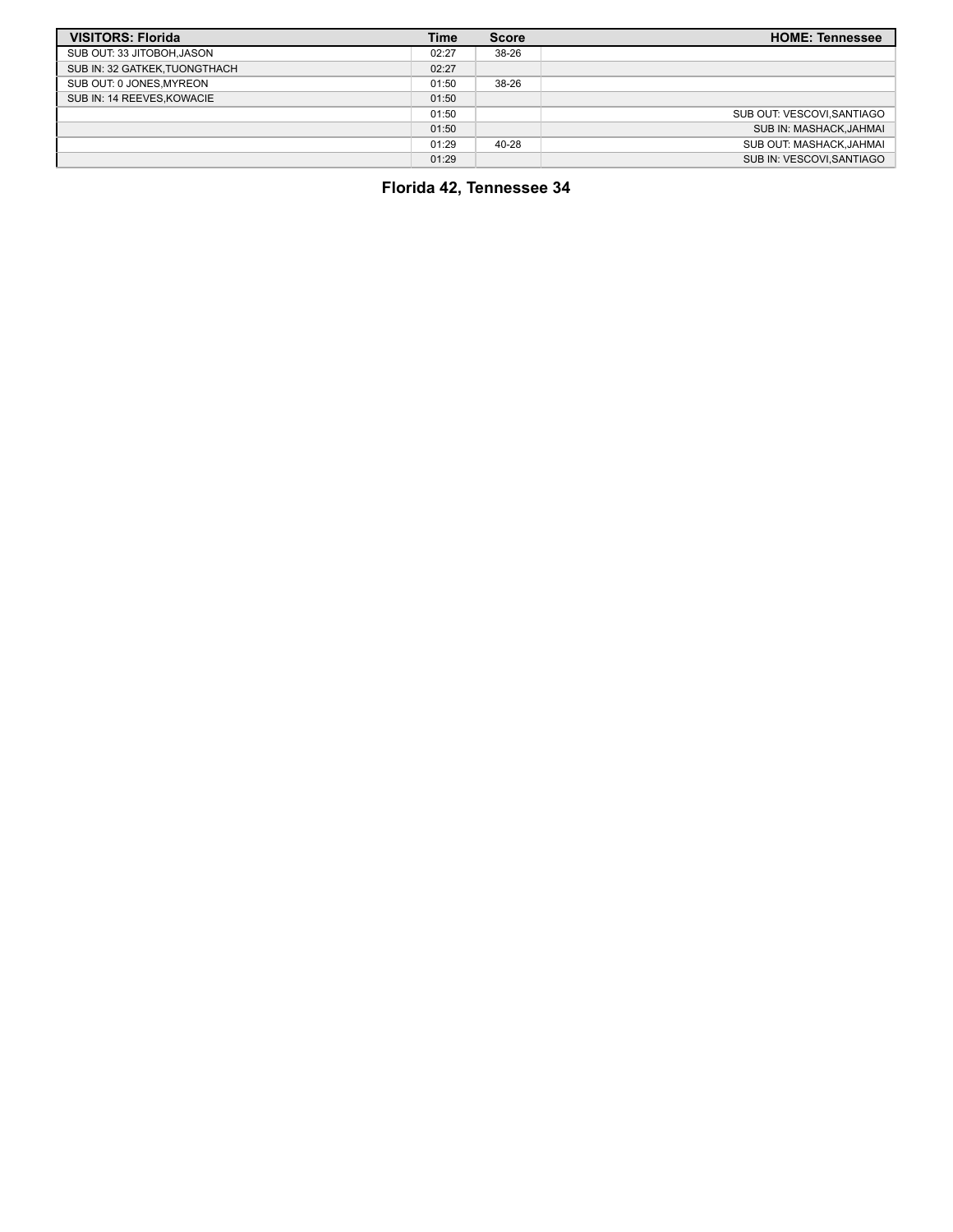#### **Official Substitutions Log Florida vs Tennessee Period 2 January 26, 2022 at Thompson-Boling Arena**



| <b>VISITORS: Florida</b>            | Time  | <b>Score</b>             | <b>HOME: Tennessee</b>     |
|-------------------------------------|-------|--------------------------|----------------------------|
| 4 DURUJI, ANTHONY                   |       |                          | 1 CHANDLER, KENNEDY        |
| 14 REEVES, KOWACIE                  |       |                          | 13 NKAMHOUA, OLIVIER       |
| 22 APPLEBY, TYREE                   |       |                          | 25 VESCOVI.SANTIAGO        |
| 23 MCKISSIC, BRANDON                |       |                          | 30 JAMES, JOSIAH-JORDAN    |
| 33 JITOBOH, JASON                   |       |                          | 33 PLAVSIC, UROS           |
|                                     | 20:00 | $\overline{\phantom{a}}$ | SUB OUT: ZEIGLER, ZAKAI    |
|                                     | 20:00 |                          | SUB OUT: FULKERSON, JOHN   |
|                                     | 20:00 |                          | SUB IN: CHANDLER, KENNEDY  |
|                                     | 20:00 |                          | SUB IN: PLAVSIC, UROS      |
| SUB OUT: 32 GATKEK, TUONGTHACH      | 20:00 |                          |                            |
| SUB IN: 23 MCKISSIC, BRANDON        | 20:00 |                          |                            |
|                                     | 19:46 | 43-34                    | SUB OUT: CHANDLER, KENNEDY |
|                                     | 19:46 |                          | SUB IN: ZEIGLER, ZAKAI     |
|                                     | 19:13 | 46-36                    | SUB OUT: PLAVSIC, UROS     |
|                                     | 19:13 |                          | SUB IN: POWELL, JUSTIN     |
| SUB OUT: 14 REEVES, KOWACIE         | 18:52 | 46-38                    |                            |
| SUB IN: 0 JONES, MYREON             | 18:52 |                          |                            |
| SUB OUT: 23 MCKISSIC, BRANDON       | 17:20 | 48-41                    |                            |
| SUB IN: 14 REEVES, KOWACIE          | 17:20 |                          |                            |
|                                     | 15:46 | 48-45                    | SUB OUT: ZEIGLER, ZAKAI    |
|                                     | 15:46 |                          | SUB IN: CHANDLER, KENNEDY  |
| SUB OUT: 4 DURUJI, ANTHONY          | 15:46 |                          |                            |
| SUB IN: 32 GATKEK, TUONGTHACH       | 15:46 |                          |                            |
|                                     | 13:44 | 51-47                    | SUB OUT: NKAMHOUA, OLIVIER |
|                                     | 13:44 |                          | SUB IN: FULKERSON, JOHN    |
| SUB OUT: 24 FLEMING JR., PHLANDROUS | 13:44 |                          |                            |
| SUB IN: 4 DURUJI, ANTHONY           | 13:44 |                          |                            |
| SUB OUT: 0 JONES, MYREON            | 12:42 | 53-51                    |                            |
| SUB OUT: 22 APPLEBY, TYREE          | 12:42 |                          |                            |
| SUB IN: 10 KENNEDY, ELIJAH          | 12:42 |                          |                            |
| SUB IN: 23 MCKISSIC, BRANDON        | 12:42 |                          |                            |
| SUB OUT: 14 REEVES, KOWACIE         | 11:08 | 55-52                    |                            |
| SUB OUT: 32 GATKEK, TUONGTHACH      | 11:08 |                          |                            |
| SUB IN: 1 FELDER,CJ                 | 11:08 |                          |                            |
| SUB IN: 24 FLEMING JR., PHLANDROUS  | 11:08 |                          |                            |
| SUB OUT: 10 KENNEDY, ELIJAH         | 10:25 | 55-56                    |                            |
| SUB IN: 22 APPLEBY, TYREE           | 10:25 |                          |                            |
|                                     | 08:21 | 55-61                    | SUB OUT: FULKERSON, JOHN   |
|                                     | 08:21 |                          | SUB OUT: VESCOVI, SANTIAGO |
|                                     | 08:21 |                          | SUB IN: ZEIGLER, ZAKAI     |
|                                     | 08:21 |                          | SUB IN: NKAMHOUA, OLIVIER  |
| SUB OUT: 1 FELDER, CJ               | 08:21 |                          |                            |
| SUB OUT: 23 MCKISSIC, BRANDON       | 08:21 |                          |                            |
| SUB IN: 0 JONES, MYREON             | 08:21 |                          |                            |
| SUB IN: 14 REEVES, KOWACIE          | 08:21 |                          |                            |
|                                     | 06:31 | 59-65                    | SUB OUT: POWELL, JUSTIN    |
|                                     | 06:31 |                          | SUB IN: VESCOVI.SANTIAGO   |
| SUB OUT: 4 DURUJI, ANTHONY          | 06:31 |                          |                            |
| SUB IN: 32 GATKEK, TUONGTHACH       | 06:31 |                          |                            |
| SUB OUT: 32 GATKEK, TUONGTHACH      | 05:42 | 62-65                    |                            |
| SUB IN: 4 DURUJI, ANTHONY           | 05:42 |                          |                            |
|                                     | 04:15 | 62-65                    | SUB OUT: NKAMHOUA, OLIVIER |
|                                     | 04:15 |                          | SUB IN: FULKERSON, JOHN    |
|                                     |       |                          |                            |
| SUB OUT: 24 FLEMING JR., PHLANDROUS | 04:15 |                          |                            |
| SUB IN: 23 MCKISSIC, BRANDON        | 04:15 |                          |                            |
| SUB OUT: 14 REEVES, KOWACIE         | 04:00 | 62-67                    |                            |
| SUB IN: 24 FLEMING JR., PHLANDROUS  | 04:00 |                          |                            |
| SUB OUT: 4 DURUJI, ANTHONY          | 00:41 | 66-72                    |                            |
| SUB IN: 10 KENNEDY, ELIJAH          | 00:41 |                          |                            |
|                                     | 00:41 |                          | SUB OUT: FULKERSON, JOHN   |
|                                     | 00:41 |                          | SUB IN: MASHACK, JAHMAI    |
|                                     | 00:34 | 68-74                    | SUB OUT: MASHACK, JAHMAI   |
|                                     | 00:34 |                          | SUB IN: FULKERSON, JOHN    |
| SUB OUT: 10 KENNEDY, ELIJAH         | 00:34 |                          |                            |
| SUB OUT: 23 MCKISSIC, BRANDON       | 00:34 |                          |                            |
| SUB IN: 14 REEVES, KOWACIE          | 00:34 |                          |                            |
| SUB IN: 32 GATKEK, TUONGTHACH       | 00:34 |                          |                            |
|                                     | 00:33 | 68-74                    | SUB OUT: FULKERSON, JOHN   |
|                                     | 00:33 |                          | SUB IN: MASHACK, JAHMAI    |